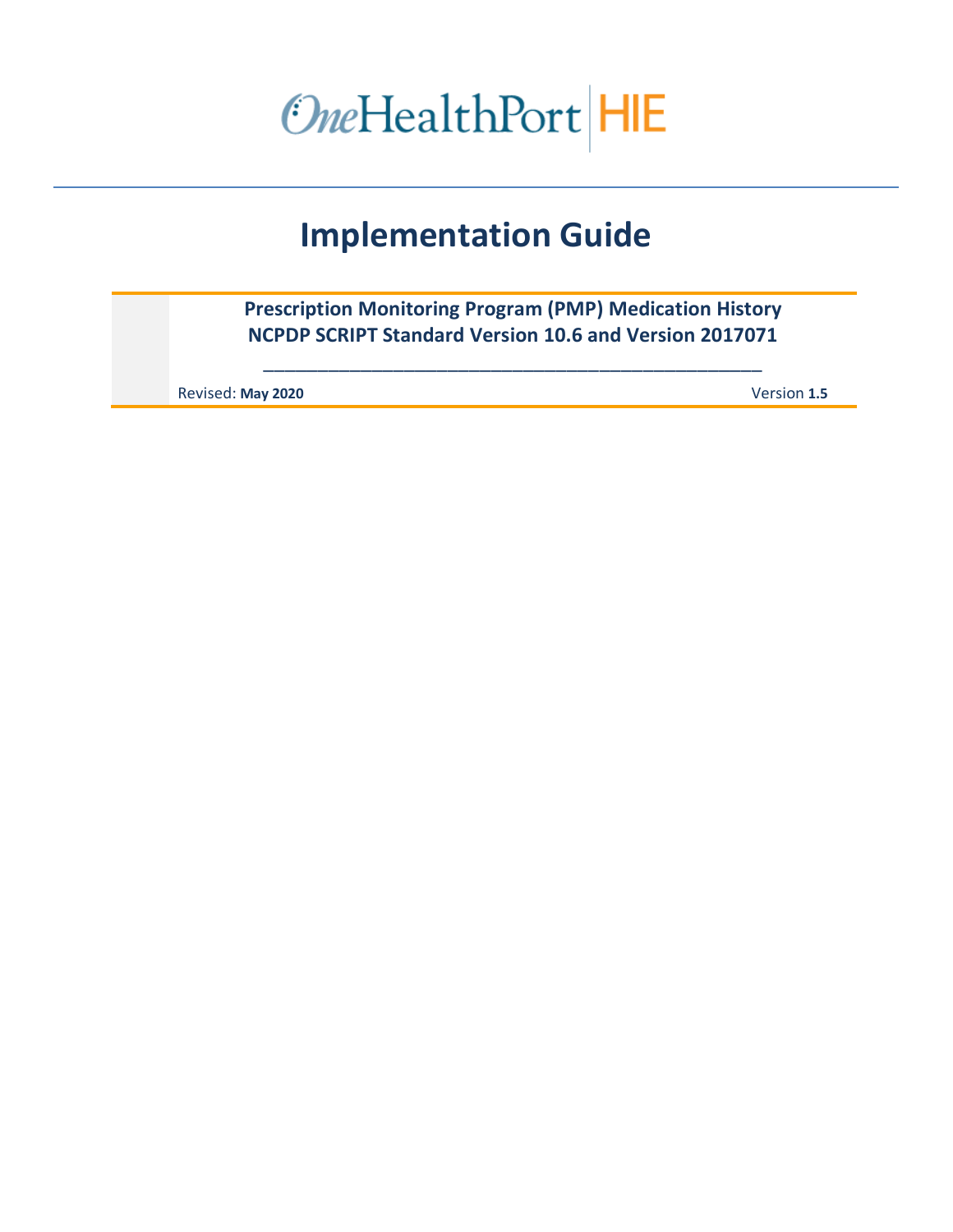# **Table of Contents**

| INTRODUCTION 3 |  |
|----------------|--|
|                |  |
|                |  |
|                |  |
|                |  |
|                |  |
|                |  |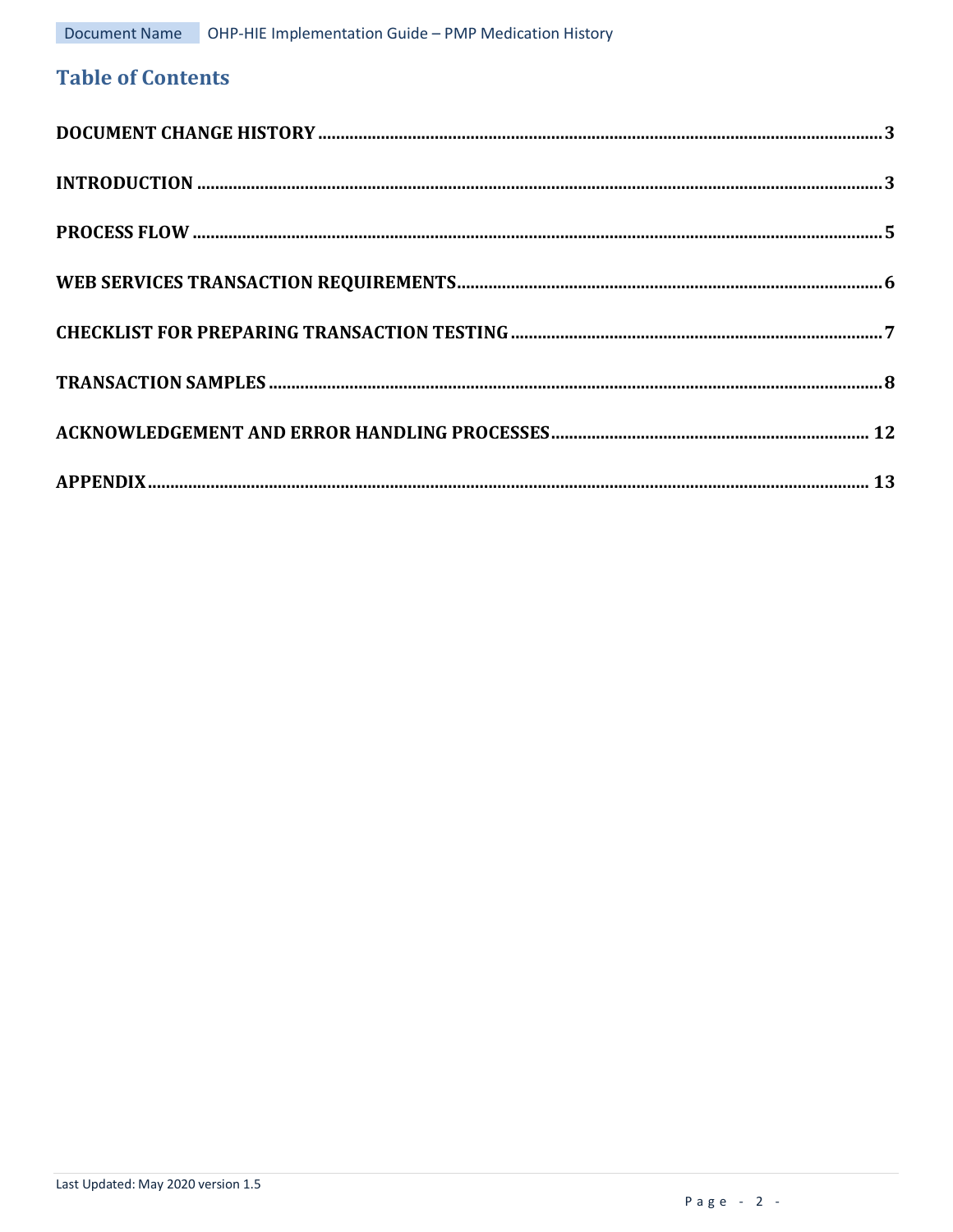|                | DOCUMENT NAME: Implementation Guide - PMP Medication History |                                                      |                                                                                                |  |  |  |
|----------------|--------------------------------------------------------------|------------------------------------------------------|------------------------------------------------------------------------------------------------|--|--|--|
| <b>Version</b> | <b>Issue Date</b>                                            | <b>Modified By</b>                                   | <b>Comments/Reason</b>                                                                         |  |  |  |
| 1.0            | 3/11/2015                                                    | Rhonda May,<br>Anthony Shaver,<br><b>Kelly Smith</b> | First draft of PMP Medication History                                                          |  |  |  |
| 1.0            | 4/29/2015                                                    | <b>Julie Tran</b>                                    | Made revisions to NCPDP Request Transport Layer<br>and Body fields                             |  |  |  |
| 1.0            | 11/02/2015                                                   | Rhonda May                                           | Finalize initial version of NCPDP version 10.6 after<br>successful pilot                       |  |  |  |
| 1.1            | 10/21/2016                                                   | Rhonda May                                           | Corrected error in description of fields in response<br>message header                         |  |  |  |
| 1.2            | <b>March 2018</b><br>January 2019                            | Rhonda May<br>Kelly Llewellyn                        | Updated to include web services information<br>Added reference to TLS Encryption level minimum |  |  |  |
| 1.3            | May 2019                                                     | Deb Wilson                                           | Make corrections to descriptions of response<br>definitions in Section 8.5                     |  |  |  |
| 1.4            | December<br>2019                                             | Deb Wilson                                           | Add initial version of NCPDP SCRIPT version<br>20170715                                        |  |  |  |
| 1.5            | May 2020                                                     | Deb Wilson                                           | <b>Update Responses from Appriss AWAReX</b>                                                    |  |  |  |

## <span id="page-2-0"></span>**DOCUMENT CHANGE HISTORY**

## <span id="page-2-1"></span>**INTRODUCTION**

#### **Overview**

The Washington State Department of Health (DOH) operates a clinical data repository of dispensed medications, known as the Prescription Monitoring Program or PMP. The repository represents a medication history of controlled substance (Schedule II - V) prescriptions filled in licensed pharmacies or dispensed from licensed practitioners under Washington State law. Access to the data is provided via the Health Information Exchange (HIE) through use of a secured query from a health information system connected to the HIE.

The response to the query provided from the PMP database is based on the authentication of the requestor's license (contained in the query) with the Washington State online PMP system and a match of the patient record requested. OneHealthPort (OHP) supports two different versions of NCPDP SCRIPT standards for medication history. **This implementation guide details information on the transactions transmitted via the OHP HIE using the NCPDP SCRIPT Standard version 10.6 and NCPDP SCRIPT version 2017071**.

The NCPDP Script 10.6 version of the PMP transaction was developed in support of electronic health record systems certified for meaningful use that are tied to the 10.6 standard for electronic prescribing. NCPDP's SCRIPT Version 2017071 includes important functionality and transactions identified by the industry as vital enhancements in improving patient safety, clinical decision-making, and business and administrative efficiencies for all stakeholders – and for the ultimate benefit of patients and healthcare providers.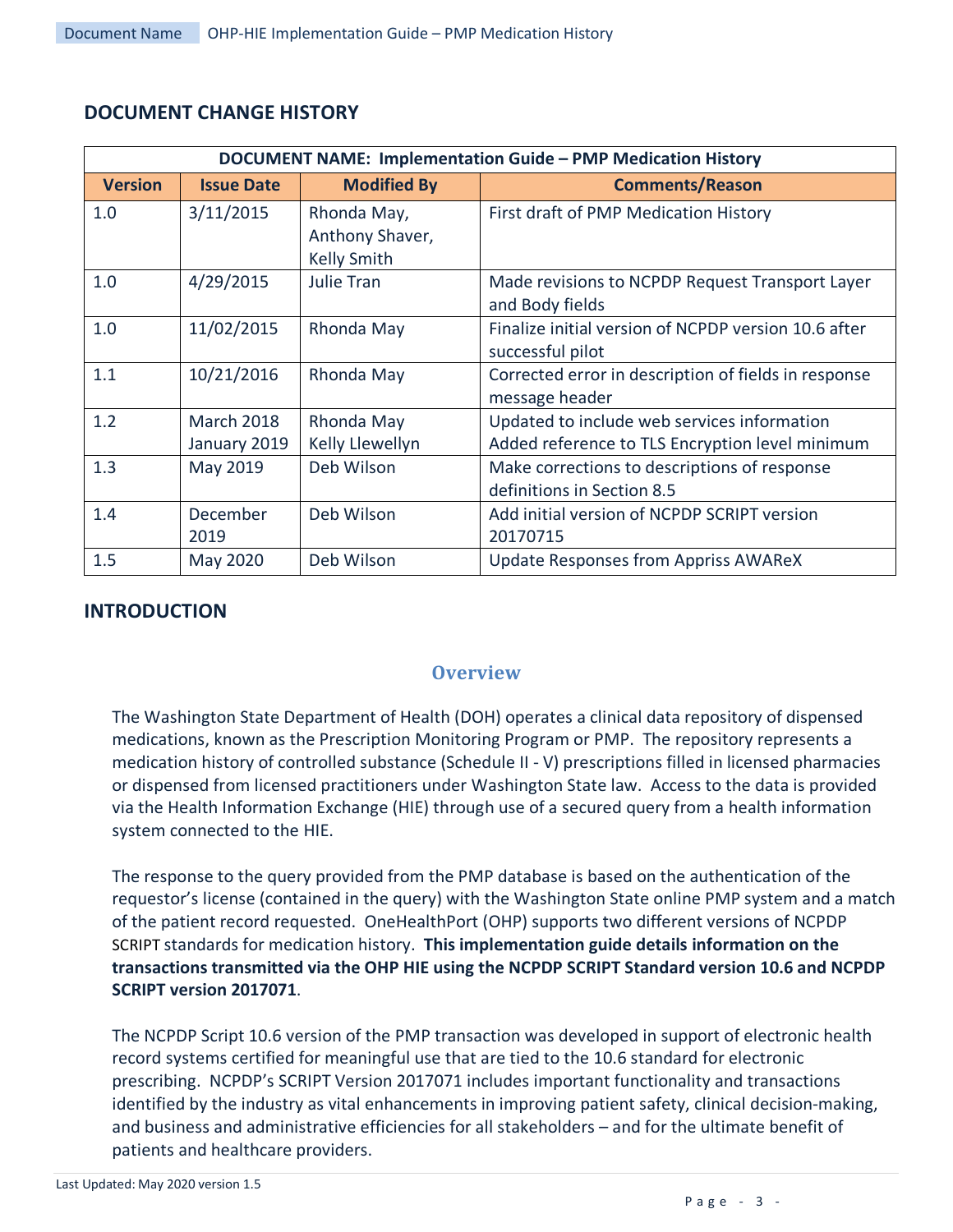The DOH vendor for the PMP repository may at some point broker queries to the national exchange or other state PMP vendors. All transactions traded through the OHP HIE will be translated by the DOH vendor to NCPDP standards.

The OHP HIE will programmatically prepare messages for delivery to the DOH PMP vendor. Responses from the DOH vendor will be transformed at the HIE to return the standard NCPDP transaction response to the requesting party.

In the event the transaction changes, this document will be updated to reflect the changes, a copy posted to the OHP HIE website and shared with all organizations currently exchanging or interested in exchanging the Prescription Monitoring Program transaction.

#### **Scope**

This implementation guide defines the query/response transactions for Medication History to/from the Washington State Department of Health Prescription Monitoring Program (PMP) repository. The scope of this transaction is for licensed healthcare providers or their organizations authorized by statute, accessing patient medication history from the Washington State DOH PMP repository only. This guide is unique to *One***HealthPort.**

|  |  | <b>Terms and Acronyms</b> |
|--|--|---------------------------|
|--|--|---------------------------|

| <b>Term/Acronym</b>   | <b>Description</b>                                              |  |
|-----------------------|-----------------------------------------------------------------|--|
| <b>NCPDP</b>          | National Council for Prescription Drug Programs - a not-for-    |  |
|                       | profit, ANSI-accredited, standards development organization     |  |
| <b>PMP</b>            | <b>Prescription Monitoring Program</b>                          |  |
| <b>HIE</b>            | Health information exchange                                     |  |
| <b>DOH</b>            | State of Washington Department of Health                        |  |
| <b>SCRIPT</b>         | The NCPDP standard used for medication history queries and      |  |
|                       | responses                                                       |  |
| <b>Appriss Health</b> | The PMP vendor currently operating the PMP database for the DOH |  |
| AWAReX                | DOH PMP database platform supported by Appriss                  |  |
| OHP                   | <b>Refers to OneHealthPort</b>                                  |  |
| <b>CA</b>             | <b>Certificate Authority</b>                                    |  |

#### **Assumptions**

• Requestors of medication history from the DOH PMP repository have registered in the Washington State online PMP at [http://www.wapmp.org/practitioner/pharmacist/.](http://www.wapmp.org/practitioner/pharmacist/) An organization planning to automate the queries can request to use the license of a Medical Director or facility. **Organizations must contact the Department of Health PMP program for education and information about the responsibilities for use of a Medical Director or facility license, before implementation. If approval is not obtained from DOH PMP for use of these alternate licenses, it can result in transaction errors during testing and implementation.**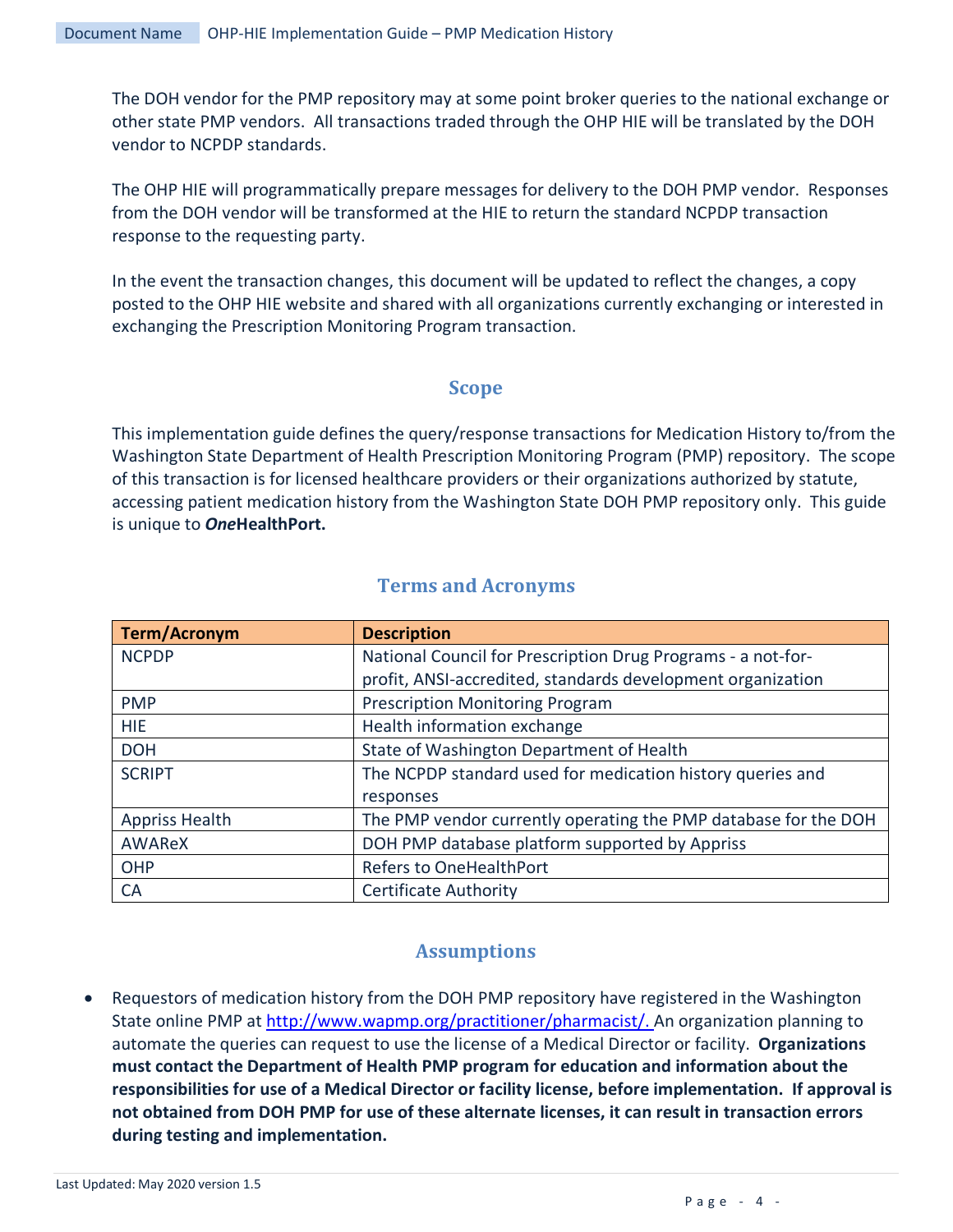- All transactions between the HIE and requesting systems will utilize the following connectivity method:
	- o A web service connection through appropriate certificate exchange and message encryption (synchronous transaction).
- In response to Medication history queries to DOH PMP, responses returned will be transferred to trading partners as XML files.
	- $\circ$  Web service processing will return the xml file to the trading partner as a synchronous response.

## **Support Model**

The support model for implementation and support is a shared responsibility between OneHealthPort, the Department of Health Prescription Monitoring Program and the PMP vendor.

| <b>OneHealthPort</b>                                | <b>Prescription Monitoring Program Team and</b><br><b>PMP Vendor</b>    |
|-----------------------------------------------------|-------------------------------------------------------------------------|
| Onboarding of new HIE customers                     | Education for the PMP program                                           |
| ➤                                                   | ➤                                                                       |
| Provides the connectivity platform                  | DOH license approval for sender tertiary                                |
| ➤                                                   | ➤                                                                       |
| and brokers the PMP query                           | identifier                                                              |
| Certificate exchanges<br>➤                          | Questions or troubleshooting the content<br>➤<br>of the body of the xml |
| $\triangleright$ OHP supplied identifiers to use in | $\triangleright$ Troubleshooting response messages                      |
| the header of the xml                               | generated by the PMP system                                             |
| Connectivity testing and                            | Requests directly related to the PMP                                    |
| troubleshooting                                     | system vendor                                                           |

#### <span id="page-4-0"></span>**PROCESS FLOW**

#### **High Level Process – query from Trading Partner via HIE**



## **Message Handling**

The OHP HIE is a secure intermediary between requesting practices, hospitals, pharmacies or other licensed healthcare professionals requesting a patient medication history from the PMP clinical repository in Washington State. The Washington State Prescription Monitoring Program (PMP) is hosted by the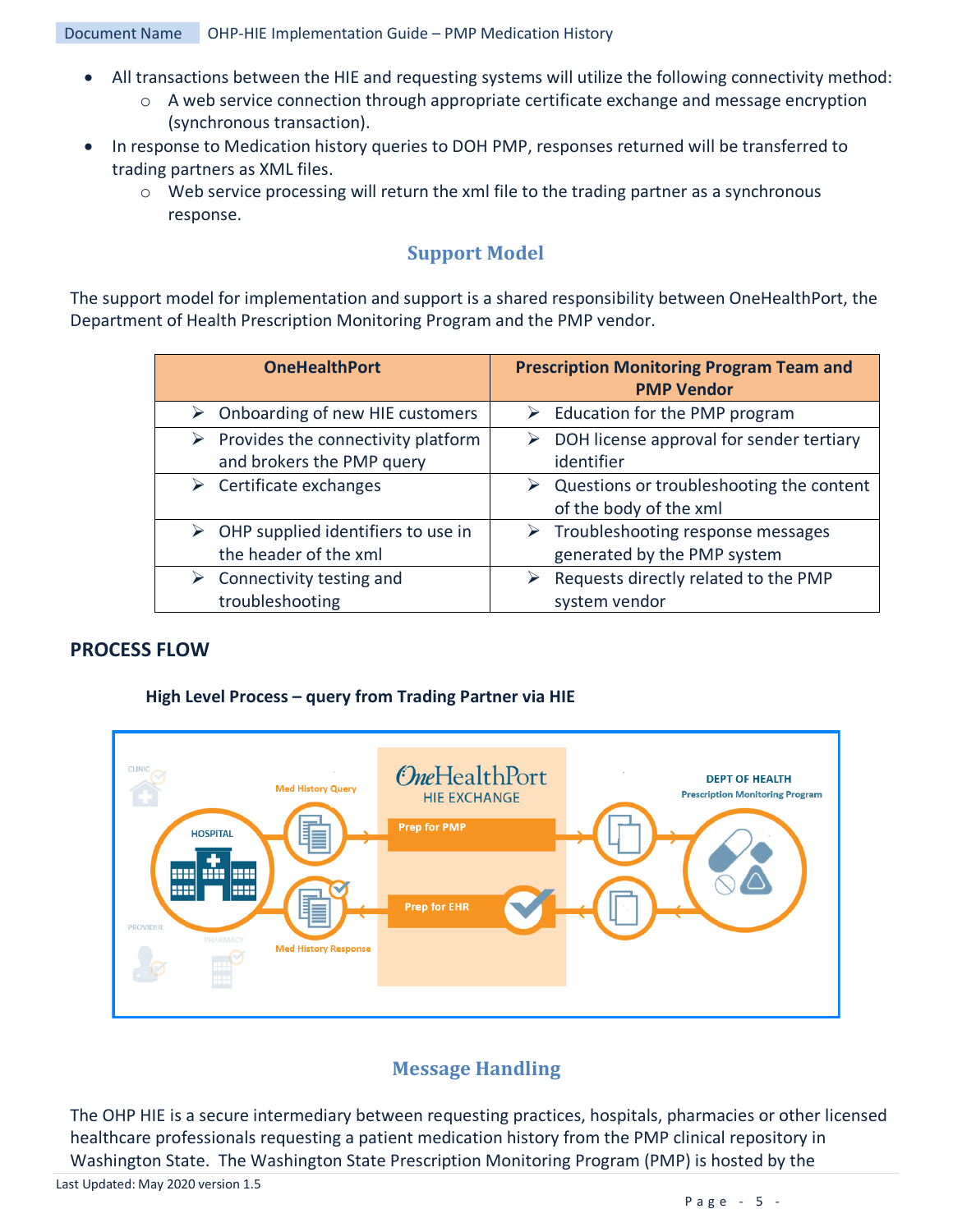Department of Health's contracted vendor Appriss Health. Appriss Health houses all data and authenticates all requests by checking to see if the license of the requestor is associated with an active account.

## <span id="page-5-0"></span>**WEB SERVICES TRANSACTION REQUIREMENTS**

## **Certificate Requirements**

The OneHealthPort HIE web services use the open internet to allow maximum bandwidth for message exchange. Certificate Authority issued certificates are used to sign and encrypt the messages using full Public Key Infrastructure (PKI) sent via a secured channel (https).

Organizations are required to provide certificates to the OneHealthPort HIE. Only certificates from a thirdparty certificate authority are accepted for use. The same CA issued certificate may be use with both the production and UAT (test) environments. In addition, if a trading partner has already exchanged certificate information for other OneHealthPort web service transactions, that same certificate can be used for PMP transaction processing.

#### **Certificate requirement details:**

- Certificates supplied must be from a commercial certificate authority self-signed certificates will not be accepted
- The same certificate may be used with the production and UAT (test) environments
- 2048-bit SSL Secure Sockets Layer with TLS Encryption (not less than TLS 1.2)
- 256 bit encryption
- $\bullet$  SHA-2
- Standard or Basic SSL certificate for a single domain name (wildcard or multi-domain is not required unless that is your organization's standard)
- Validity option: 1-3 years
- Preferred format A digital certificate will be required for secure exchange of data. This may be in the form of either a DER encoded binary X.509 (.cer) or Cryptographic Message Syntax Standard PKCS #7 ( .p7b, .p7c). If a. p7b/.p7c file is going to be used please export the entire certificate chain for use during the connectivity process
- Provide full certificate chain from a third-party certificate authority PLUS the public key.
	- $\circ$  The OneHealthPort public key will be used to encrypt the medication history queries inbound to the web services gateway.
	- o The trading partner public key will be used to encrypt medication history responses outbound from the web services gateway to the trading partner.

# **Certificate Handling**

The certificate generated for trading partner connectivity to the HIE is unique for each partner. The trust relationship is created between each partner and the OneHealthPort HIE through execution of the HIE Participation Agreement.

Each trading partner will only require the certificate of the OneHealthPort HIE to trade with the entire OneHealthPort HIE trading community. The OneHealthPort HIE is designed as a spoke and hub model with a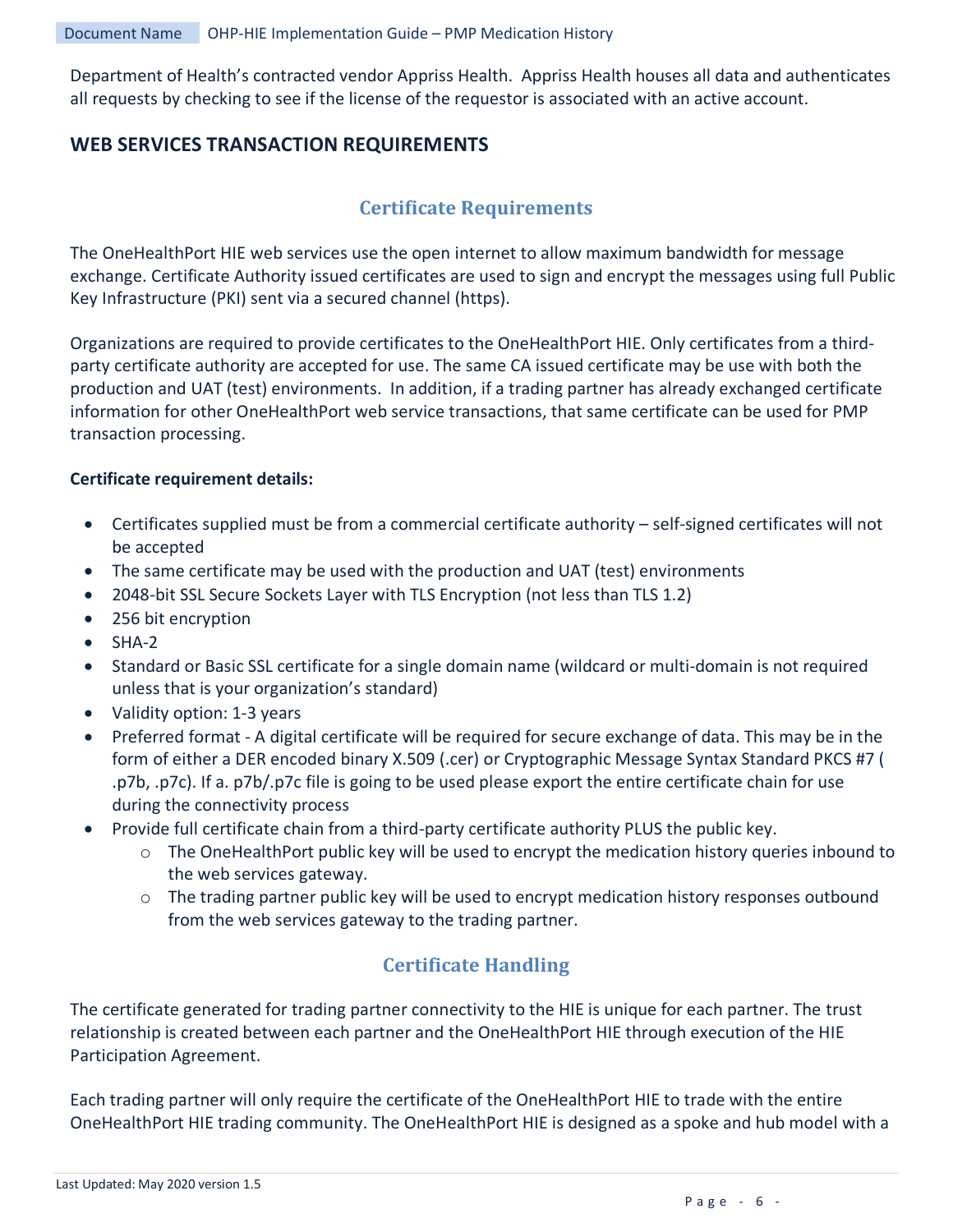single connection from each participant (trading partner) to the HIE (hub). Data will flow from the sending party to the HIE and then outbound to the designated receiving party.

All the transactions to OneHealthPort HIE will be done using certificate based mutual authentication. Trading Partner and OneHealthPort HIE will need to exchange certificates prior to establishing the secure connection.

- OHP will provide the current public certificate to the customer. Please configure this certificate in the server trust store.
- The customer will provide to OHP their certificate to add to the OHP trust store. OHP will configure this certificate in the server trust store.
- The customer will configure their internal tools with the appropriate certificate to present during the SSL handshake.

From a high-level point of view, the process of authenticating and establishing an encrypted channel using certificate-based mutual authentication involves the following steps:

- 1. A client requests access to a protected resource/service.
- 2. The server presents its certificate to the client.
- 3. The client verifies the server's certificate.
- 4. If successful, the client sends its certificate to the server.
- 5. The server verifies the client's credentials.
- 6. If successful, the server grants access to the protected resource requested by the client.

## **Endpoints for PMP Web Service Transaction**

Endpoint URLs are provided by the OneHealthPort for use by the organization when implementing web services to the DOH Prescription Monitoring Program. The PMP web service is a POST transaction. The web service uses a REST API sending XML over HTTPS, similar to how organizations currently exchange medication history queries with SureScripts or other pharmacy benefits management database systems. As a REST API transaction, no WSDL is required.

OneHealthPort HIE UAT (test) Environment:

Endpoint - [https://uat-onehealthport-api.axwaycloud.com:8099/ncpdp\\_requests](https://uat-onehealthport-api.axwaycloud.com:8099/ncpdp_requests)

Production system endpoint will be provided upon successful completion of testing.

## <span id="page-6-0"></span>**Checklist for Preparing Transaction Testing**

## **Steps to Complete Before Transaction Testing**

- $\checkmark$  Use the test patient data provided by the PMP program
- Ensure Port **8099** is allowing traffic from the proper servers for both testing in UAT and sending transaction in Production.
- $\checkmark$  Ensure you have the correct DOH license identifier approved by the PMP program to use in the **TertiaryIdentification** tag of the <**Sender**> segment.
- $\checkmark$  Configure the OHP public certificate to your server trust store.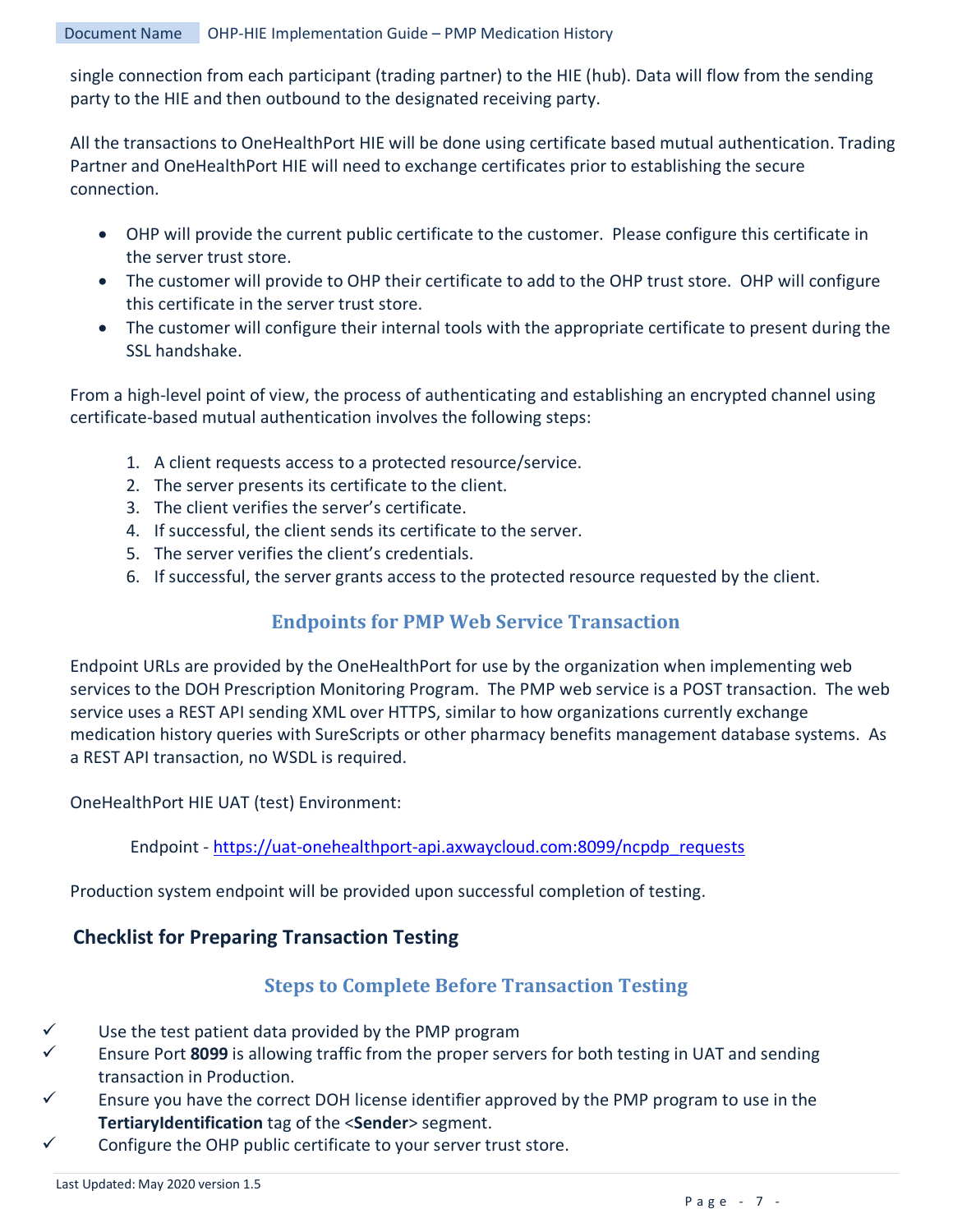Configure your client certificate in your server cert store so during the SSL handshake your certificate is presented to OHP.

#### <span id="page-7-0"></span>**TRANSACTION SAMPLES**

**The following samples are not to be used code for development. Organization transactions should be developed by and the result of the development tool capabilities, electronic health record or other system capabilities for formatting the NCPDP medication history query standard, organization identifiers, and test patient data in use by the organization.**

#### **Request – xml for NCPDP version 10.6**

```
<Message xmlns="http://www.ncpdp.org/schema/SCRIPT" release="006" version="010">
       <Header>
              <To Qualifier="ZZZ">WA-OHP</To>
              <From Qualifier="D">Insert OHP OrgID</From>
              <MessageID></MessageID>
              <SentTime>2020-05-13T15:38:41.0Z</SentTime>
              <Security>
                      <UsernameToken>
                             <Username> </Username>
                      </UsernameToken>
                      <Sender>
                             <TertiaryIdentification>Insert Approved DOH License</TertiaryIdentification>
                      </Sender>
                      <Receiver>
                             <TertiaryIdentification>WA-OHP</TertiaryIdentification>
                      </Receiver>
              </Security>
              <TertiaryIdentifier>FIL</TertiaryIdentifier>
       </Header>
       <Body>
              <RxHistoryRequest>
                      <Prescriber>
                             <Identification>
                                     <NPI></NPI>
                                     <MutuallyDefined></MutuallyDefined>
                             </Identification>
                             <Specialty> </Specialty>
                             <ClinicName> </ClinicName>
                             <Name>
                                     <LastName> </LastName>
                                     <FirstName> </FirstName>
                                     <MiddleName></MiddleName>
                                     <Suffix></Suffix>
                             </Name>
                             <Address>
                                     <AddressLine1></AddressLine1>
                                     <City> </City>
```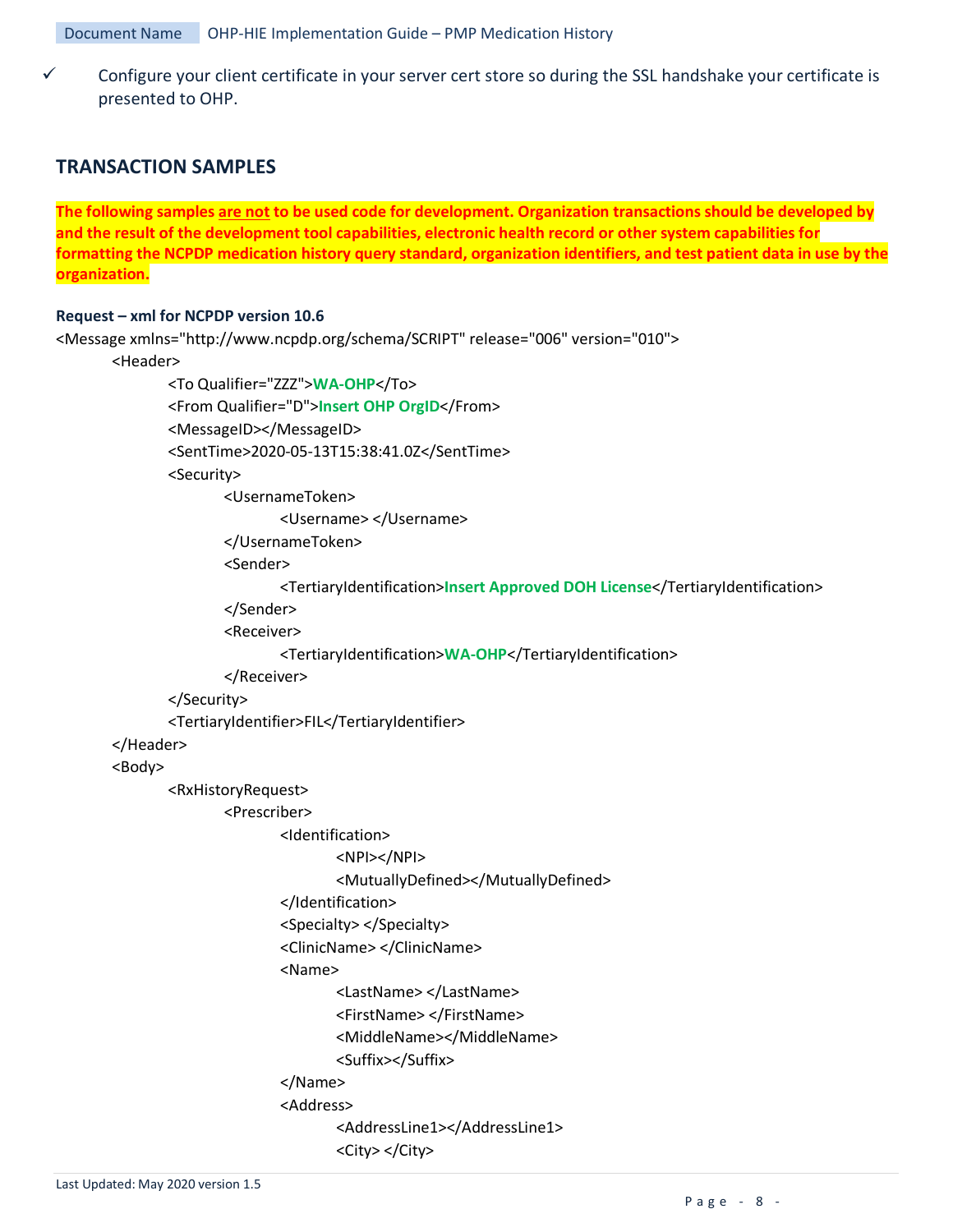<State> </State> <ZipCode></ZipCode> </Address> <CommunicationNumbers> <Communication> <Number></Number> <Qualifier> </Qualifier> </Communication> <Communication> <Number></Number> <Qualifier> </Qualifier> </Communication> </CommunicationNumbers> </Prescriber> <Patient> <Identification> <FileID> </FileID> </Identification> <Name> <LastName> </LastName> <FirstName> </FirstName> </Name> <Gender></Gender> <DateOfBirth> <Date></Date> </DateOfBirth> <Address> <AddressLine1> </AddressLine1> <City> </City> <State> </State> <ZipCode></ZipCode> </Address> <CommunicationNumbers> <Communication> <Number></Number> <Qualifier> </Qualifier> </Communication> </CommunicationNumbers> </Patient> <BenefitsCoordination> <EffectiveDate> <Date></Date> </EffectiveDate> <ExpirationDate> <Date></Date> </ExpirationDate> <Consent>Y</Consent> </BenefitsCoordination> </RxHistoryRequest>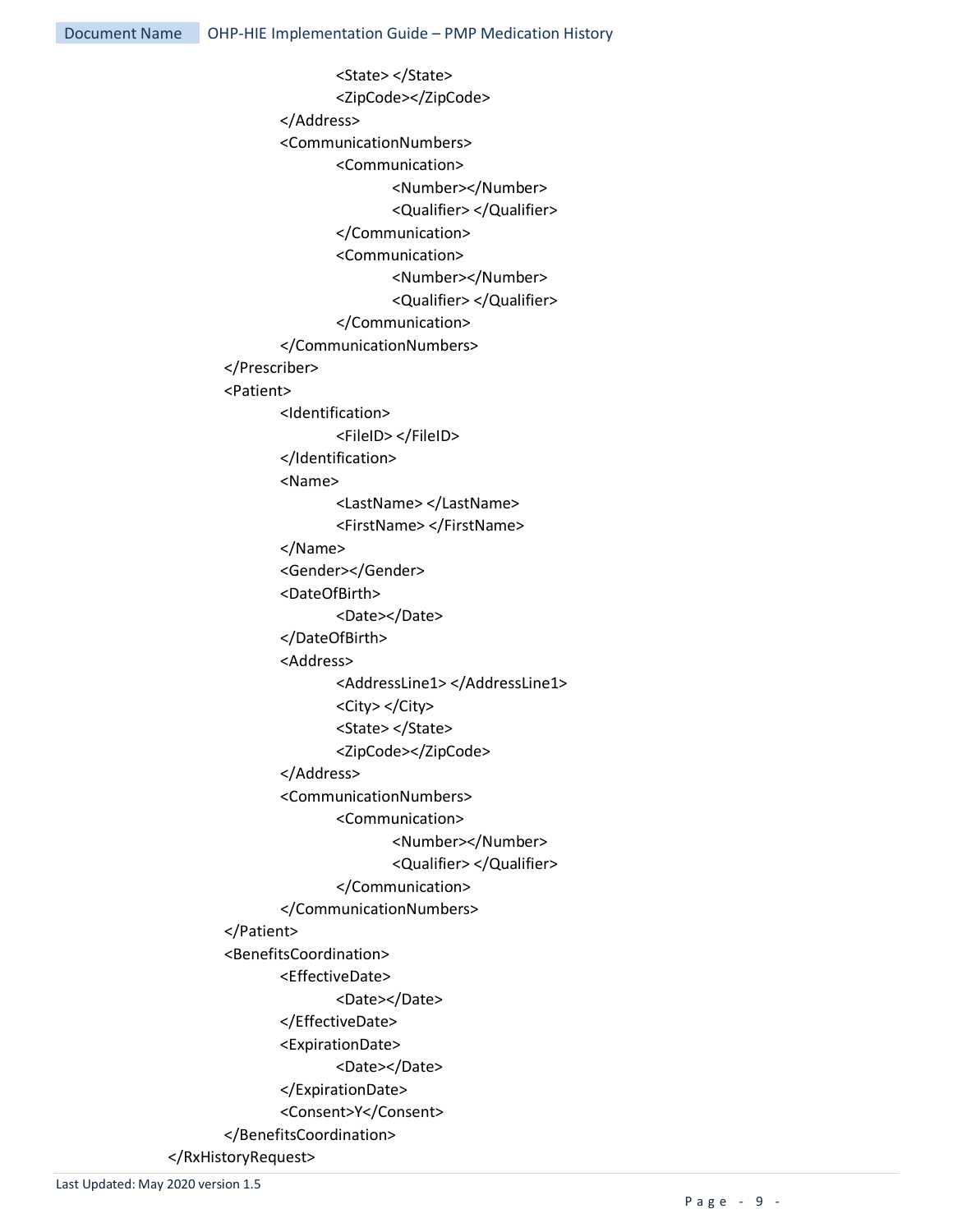</Body> </Message>

#### **Request xml for NCPDP version 2017071**

```
<Message DatatypesVersion="20170715" ECLVersion="20170715" StructuresVersion="20170715" 
TransactionDomain="SCRIPT" TransactionVersion="20170715" TransportVersion="20170715">
       <Header>
              <To Qualifier="ZZZ"> WA-OHP</To>
              <From Qualifier="ZZZ">Insert OHP OrgID</From>
              <MessageID>252605244</MessageID>
              <SentTime>2020-05-13T15:44:05.0Z</SentTime>
              <Security>
                     <UsernameToken>
                            <Username></Username>
                     </UsernameToken>
                     <Sender>
                            <TertiaryIdentification>Insert Approved DOH License</TertiaryIdentification>
                     </Sender>
                     <Receiver>
                            <SecondaryIdentification></SecondaryIdentification>
                            <TertiaryIdentification>WA-OHP</TertiaryIdentification>
                     </Receiver>
              </Security>
              <SenderSoftware>
                     <SenderSoftwareDeveloper></SenderSoftwareDeveloper>
                     <SenderSoftwareProduct>E</SenderSoftwareProduct>
                     <SenderSoftwareVersionRelease></SenderSoftwareVersionRelease>
              </SenderSoftware>
       </Header>
       <Body>
              <RxHistoryRequest>
                     <BenefitsCoordination>
                            <Consent></Consent>
                     </BenefitsCoordination>
                     <Patient>
                            <HumanPatient>
                                   <Name>
                                          <LastName></LastName>
                                          <FirstName></FirstName>
                                          <MiddleName></MiddleName>
                                          <Suffix></Suffix>
                                   </Name>
                                   <Gender></Gender>
                                   <DateOfBirth>
                                          <Date></Date>
                                   </DateOfBirth>
                                   <Address>
                                          <AddressLine1></AddressLine1>
                                          <City></City>
                                          <StateProvince></StateProvince>
```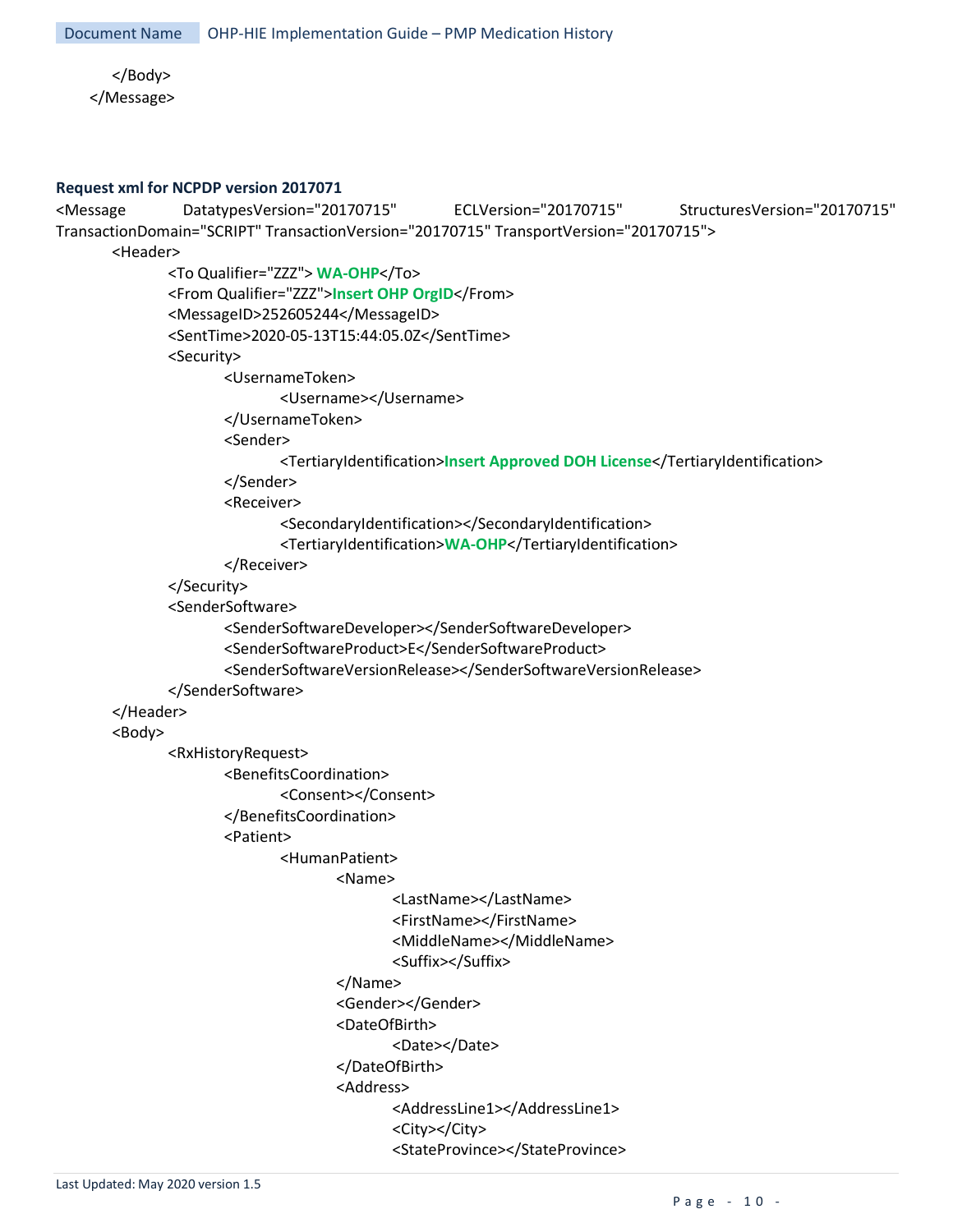<PostalCode></PostalCode> <CountryCode></CountryCode> </Address> <CommunicationNumbers> <PrimaryTelephone> <Number></Number> </PrimaryTelephone> </CommunicationNumbers> <LanguageNameCode></LanguageNameCode> </HumanPatient> </Patient> <Prescriber> <NonVeterinarian> <Identification> <NPI></NPI> </Identification> <Specialty></Specialty> <PracticeLocation> <BusinessName></BusinessName> </PracticeLocation> <Name> <LastName></LastName> <FirstName></FirstName> <MiddleName></MiddleName> <Suffix></Suffix> </Name> <Address> <AddressLine1></AddressLine1> <City></City> <StateProvince></StateProvince> <PostalCode></PostalCode> <CountryCode></CountryCode> </Address> <CommunicationNumbers> <PrimaryTelephone> <Number></Number> </PrimaryTelephone> <Fax> <Number></Number> </Fax> </CommunicationNumbers> </NonVeterinarian> </Prescriber> <RequestedDates> <StartDate> <Date>2019-05-15</Date> </StartDate> <EndDate> <Date>2020-05-13</Date> </EndDate> </RequestedDates> </RxHistoryRequest>

</Body>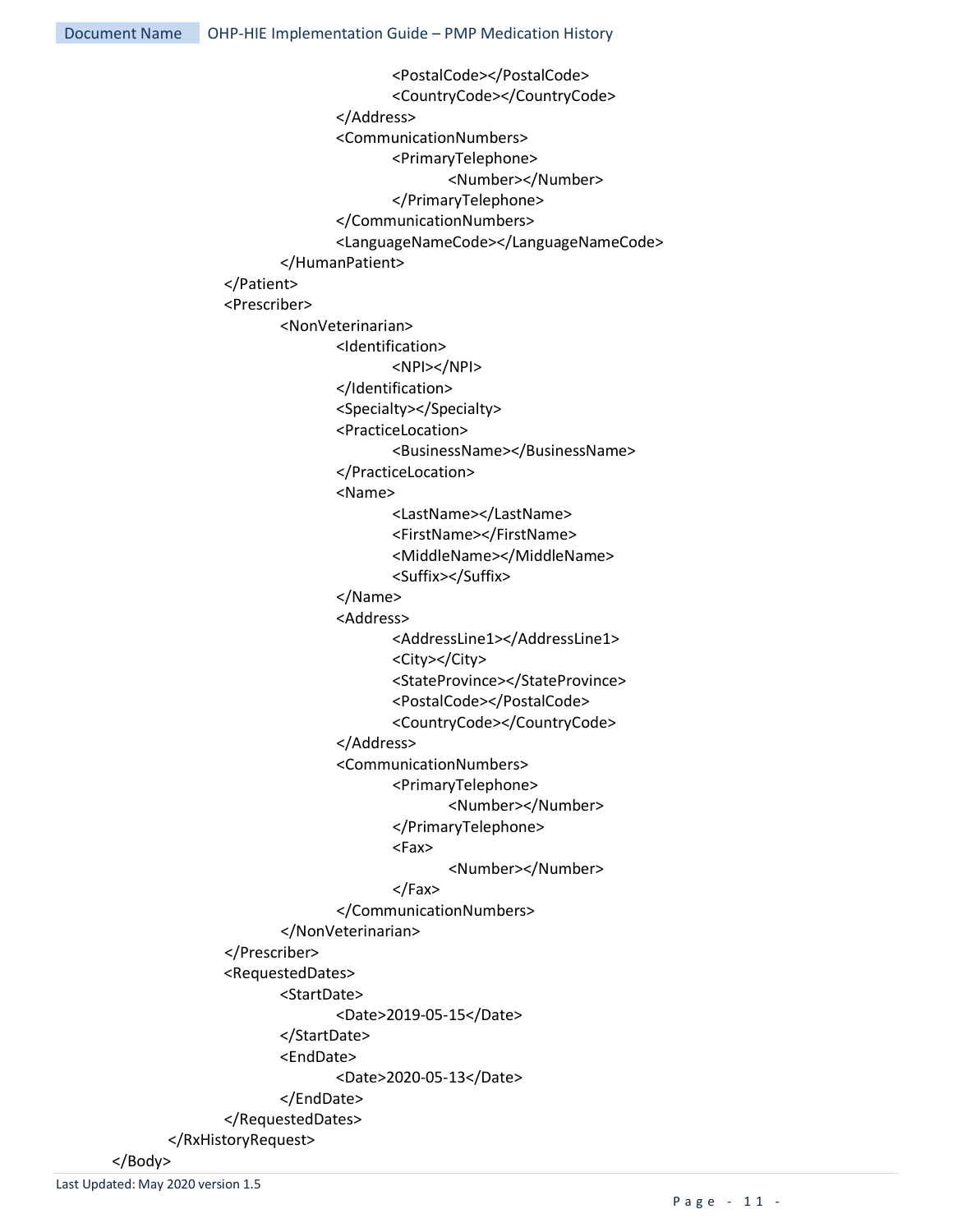</Message>

#### <span id="page-11-0"></span>**ACKNOWLEDGEMENT AND ERROR HANDLING PROCESSES**

#### **Common Web Services Responses**

200 OK: <RxHistoryResponse> when found; <ErrorResponse> if no search results Connectivity is working as expected, this response is generated from the PMP database system

400 Bad Request: Raised when request XML is missing or invalid. Connectivity is working as expected, this response is generated from the PMP database system

401 Unauthorized: Raised if the provider does not authenticate, given the Sender TertiaryIdentification presented in the request

Connectivity is working as expected, this response is generated from the PMP database system

403 Response: Raised if multiple providers match the transmitted identifier. Connectivity is working as expected, this response is generated from the PMP database system

500 Internal Server: Raised for generic connectivity issues between submitting organization and OneHealthPort.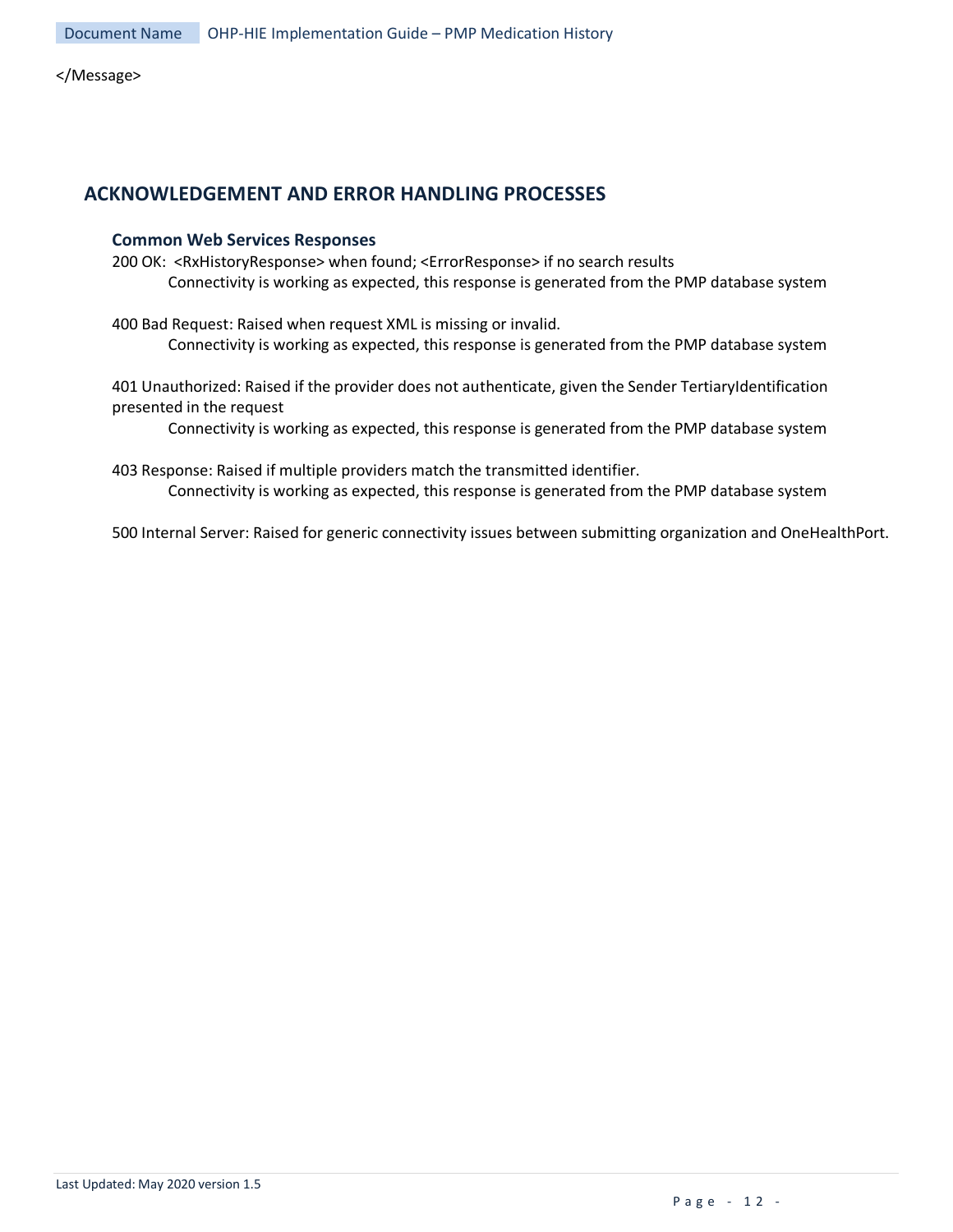#### <span id="page-12-0"></span>**APPENDIX**

## **XML Transaction Structure NCPDP SCRIPT 10.6**

The requestor will supply the populated NCPDP SCRIPT 10.6 medication history query. The response will be formatted to reflect the NCPDP SCRIPT 10.6 medication response format.

|                                                             | <b>Data</b><br>element | <b>Description/Business</b><br>Logic                                                                                             | $Req = R$<br>$Opt = 0$<br>$Cond = C$ | <b>XML</b> element                                                                                   |
|-------------------------------------------------------------|------------------------|----------------------------------------------------------------------------------------------------------------------------------|--------------------------------------|------------------------------------------------------------------------------------------------------|
| <b>NCPDP</b><br><b>Request</b><br><b>Transport</b><br>Layer |                        |                                                                                                                                  |                                      |                                                                                                      |
|                                                             | XML<br>declaration     | Standard XML declaration.                                                                                                        | $\mathsf{R}$                         | xml version="1.0"?                                                                                   |
|                                                             | Message                | Wrapper for the entire<br>message. Includes XML<br>namespace declarations.                                                       | $\mathsf{R}$                         | <message <br="" xmlns="http://www.ncpdp.org/schema/SCRIPT">release="006" version="010"&gt;</message> |
|                                                             | Header                 | Wrapper for the header.                                                                                                          | ${\sf R}$                            | <header></header>                                                                                    |
|                                                             | To                     | Indicates the intended<br>message recipient. Must<br>be: WA-OHP Must contain a<br>Qualifier attribute:<br>ZZZ - Mutually defined | $\mathsf{R}$                         | <to qualifier="ZZZ"> WA-OHP</to>                                                                     |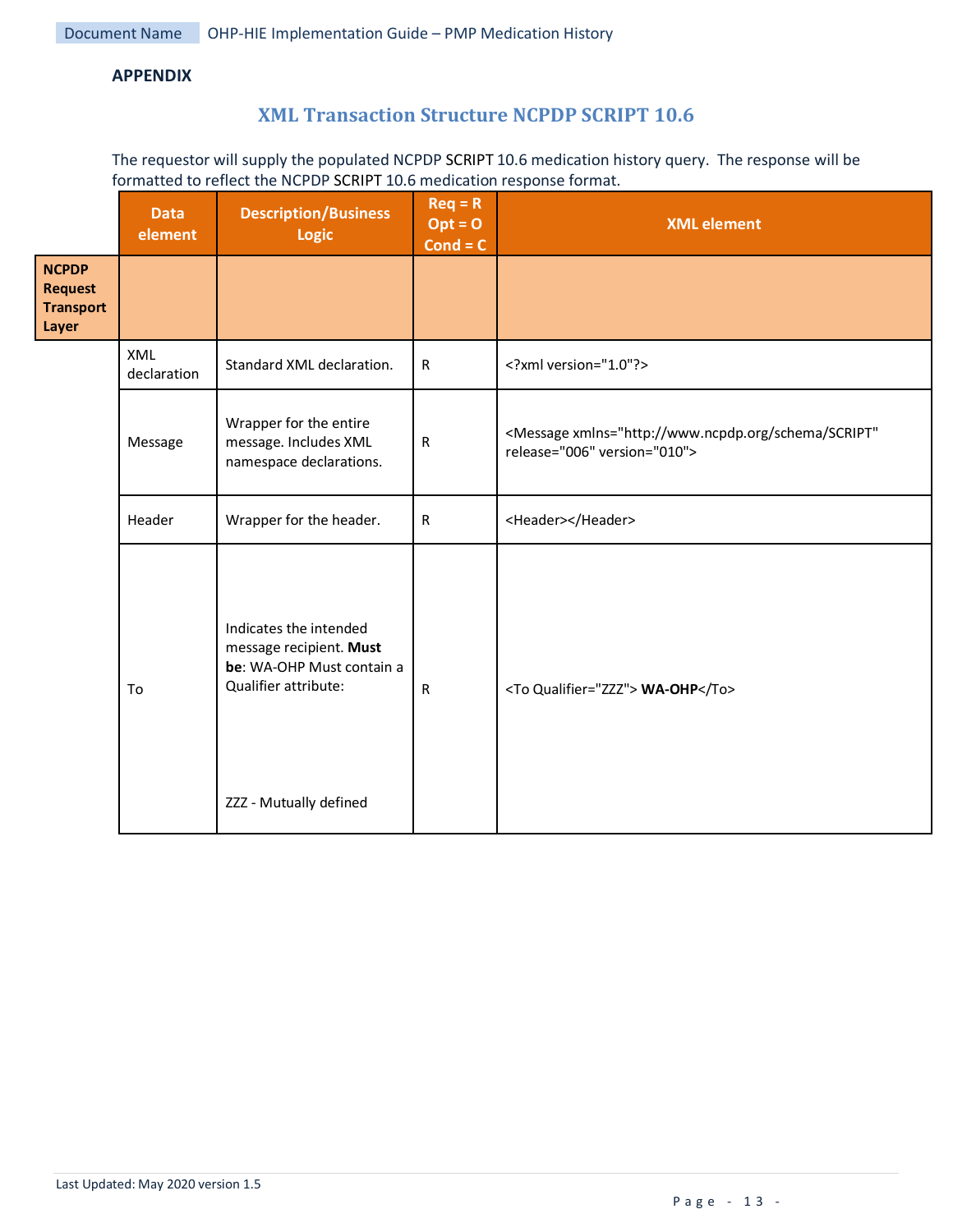| From              | Indicates the sender of the<br>message. Use the HIE<br>routing ID assigned by OHP<br>for response to be routed<br>back to requesting HIE<br>member organization, for<br>example: 7uycso00. Must<br>contain a Qualifier<br>attribute:<br>ZZZ - Mutually defined | ${\sf R}$   | <from qualifier="ZZZ">7uycso00</from>     |
|-------------------|----------------------------------------------------------------------------------------------------------------------------------------------------------------------------------------------------------------------------------------------------------------|-------------|-------------------------------------------|
| Message ID        | A unique reference<br>identifier for the<br>transmission, generated<br>from the sender of the<br>request and the sender of<br>the response. Echoed back<br>in the response.                                                                                    | ${\sf R}$   | <messageid>abc1234xyz789</messageid>      |
| Sent time         | The time and date of the<br>transmission. In the format<br>CCYY-MM-DDThh:mm:ssZ.                                                                                                                                                                               | R           | <senttime>2019-07-23T12:15:37Z</senttime> |
| Security          | Wrapper for security<br>information. Not used by<br>OHP.                                                                                                                                                                                                       | $\mathsf R$ | <security></security>                     |
| Username<br>Token | Wrapper for User Name                                                                                                                                                                                                                                          | $\mathsf O$ | <usernametoken></usernametoken>           |
| Username          | User name. Not used by<br>OHP.                                                                                                                                                                                                                                 | $\mathsf O$ | <username></username>                     |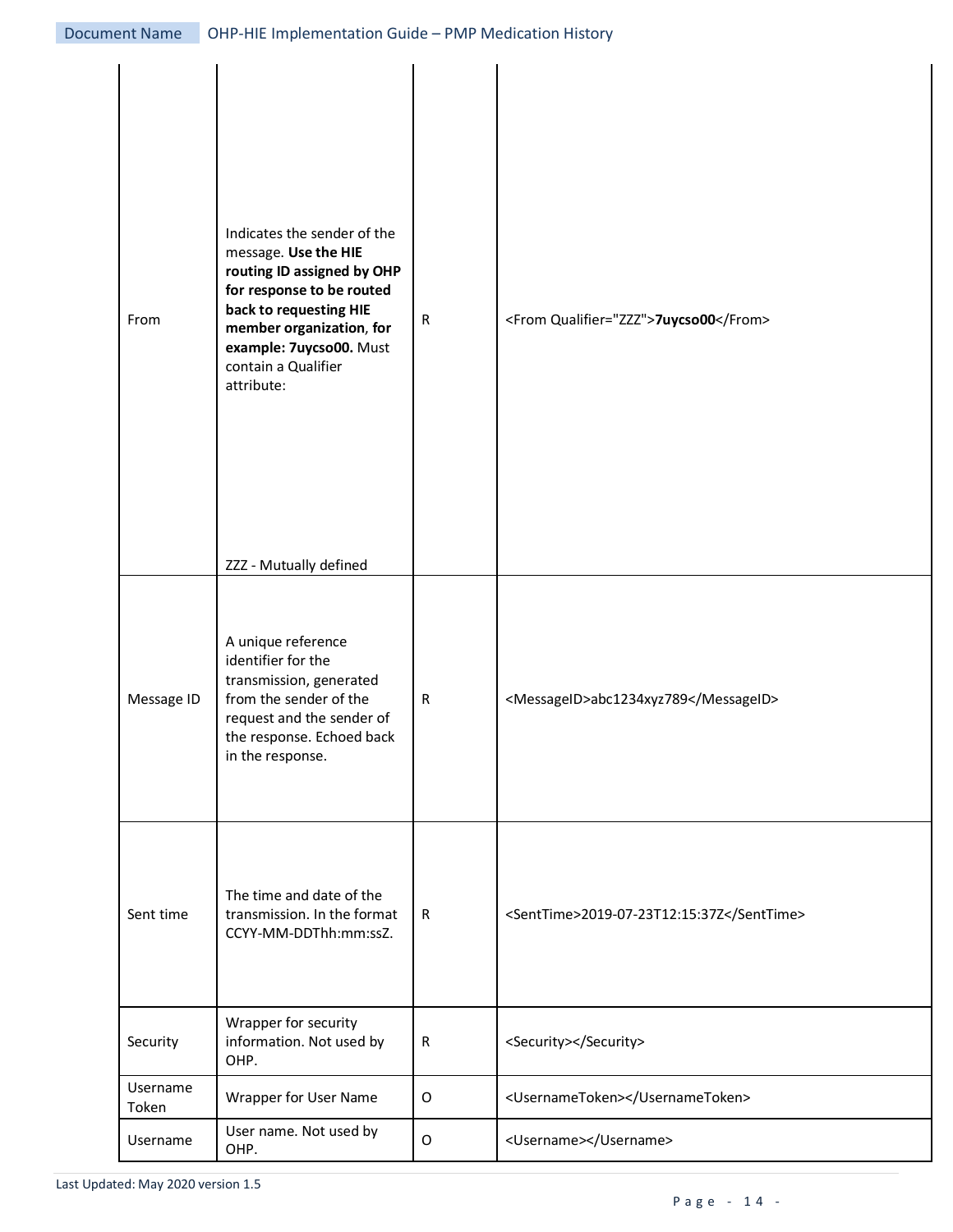|                                               | Sender                                                                                                       | Wrapper for authorized<br>sender.                                                                                                                                                                                                           | R            | <sender></sender>                                            |
|-----------------------------------------------|--------------------------------------------------------------------------------------------------------------|---------------------------------------------------------------------------------------------------------------------------------------------------------------------------------------------------------------------------------------------|--------------|--------------------------------------------------------------|
|                                               | Tertiary<br>identification                                                                                   | Used to identify PMP<br>authorized licensed<br>practitioner. Must be a<br>valid WA State DOH license<br>number and preregistered<br>in the WA State PMP<br>program e.g. PH00012345.                                                         | $\mathsf{R}$ | <tertiaryidentification>PH.00012345</tertiaryidentification> |
|                                               | Receiver                                                                                                     | Wrapper for receiver of<br>response message                                                                                                                                                                                                 | $\mathsf{R}$ | <receiver></receiver>                                        |
|                                               | Tertiary<br>identification                                                                                   | Used to identify where to<br>send the response<br>transaction                                                                                                                                                                               | R            | <tertiaryidentification>WA-OHP</tertiaryidentification>      |
|                                               | Test<br>Message                                                                                              | Element typically included<br>in NCPDP 10.6 standard<br>required for header,<br>although not used by OHP<br>or PMP system.                                                                                                                  | R            | <testmessage>1</testmessage>                                 |
|                                               | Tertiary<br>Identifier                                                                                       | Used to classify the<br>transaction as a "fill" or<br>"medication history"<br>request, as opposed to a<br>"dispense" or "e-<br>prescription". PMP queries<br>are medication history<br>requests and data in the tag<br>should always be FIL | ${\sf R}$    | <tertiaryidentifier>FIL</tertiaryidentifier>                 |
| <b>NCPDP</b><br><b>Request</b><br><b>Body</b> | <b>Minimum</b><br><b>XML</b><br><b>Elements</b><br><b>Necessary</b><br>to generate<br><b>PMP</b><br>response |                                                                                                                                                                                                                                             |              |                                                              |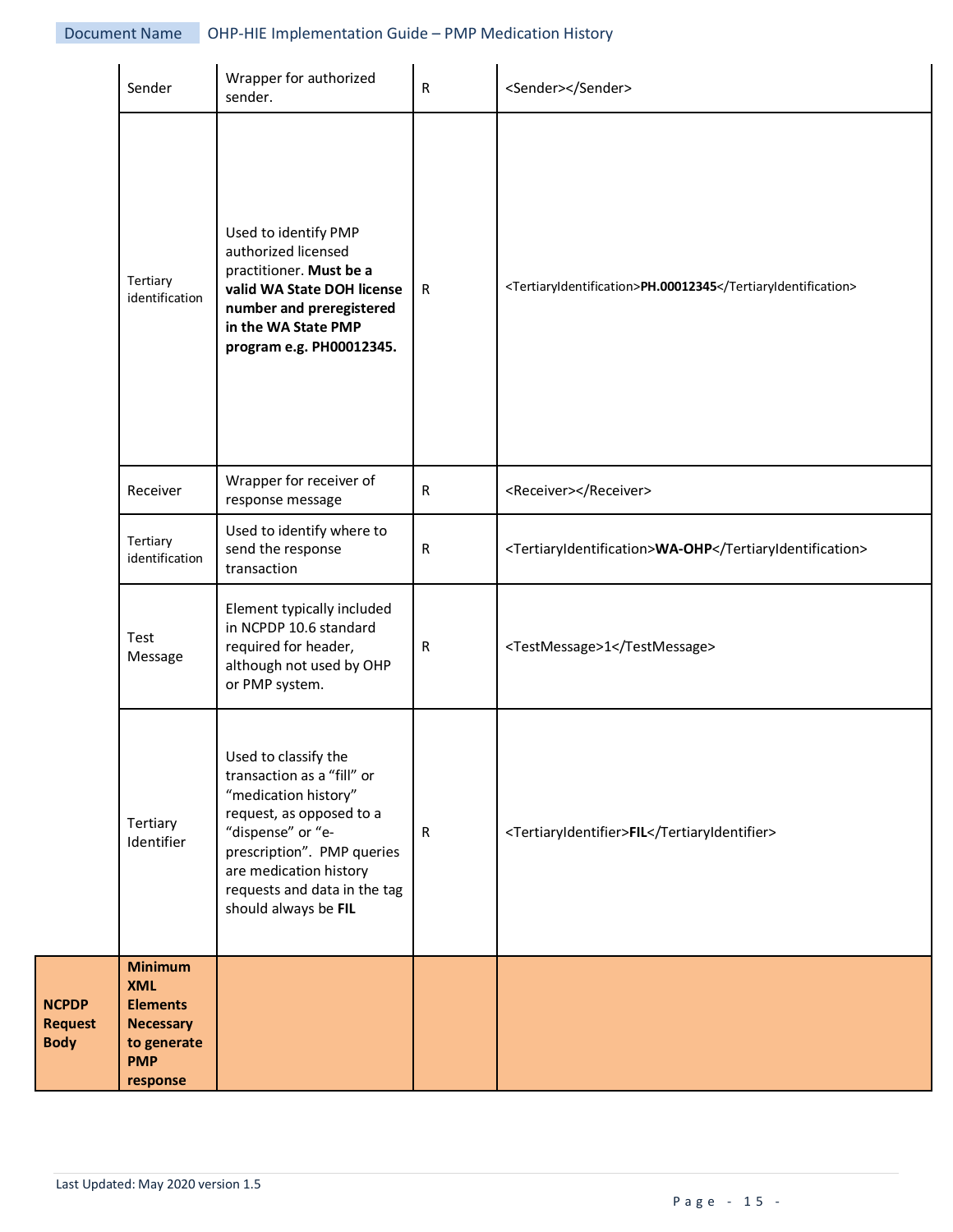| Body                          | Wrapper for the body.                                                                                                                              | R            | <body></body>                         |
|-------------------------------|----------------------------------------------------------------------------------------------------------------------------------------------------|--------------|---------------------------------------|
| Rx History<br>Request         | Wrapper for the Rx History<br>Request                                                                                                              | $\mathsf{R}$ | <rxhistoryrequest></rxhistoryrequest> |
| Patient<br>section            | Wraps patient information                                                                                                                          | $\mathsf{R}$ | <patient></patient>                   |
| Patient<br>identificatio<br>n | Wraps patient identification                                                                                                                       | R            | <identification></identification>     |
| Social<br>security<br>number  | Patient social security<br>number NOTE: If SSN is not<br>known, remove Patient<br><b>Identification and SSN xml</b><br>tags from request xml file. | 0            | <socialsecurity></socialsecurity>     |
| Patient<br>name               | Wraps patient name                                                                                                                                 | $\mathsf{R}$ | <name></name>                         |
| Last name                     | Patient last name                                                                                                                                  | $\mathsf{R}$ | <lastname></lastname>                 |
| First name                    | Patient first name                                                                                                                                 | R            | <firstname></firstname>               |
| Gender                        | Patient gender                                                                                                                                     | $\mathsf{R}$ | <gender></gender>                     |
| Date of birth                 | Wraps patient date of birth                                                                                                                        | $\mathsf{R}$ | <dateofbirth></dateofbirth>           |
| Date                          | Patient date of birth,<br>without time.<br>Format=CCYY-MM-DD<br>(CC=Century YY=Year<br>MM=Month DD=Day)                                            | $\mathsf{R}$ | <date></date>                         |
| Address                       | Wraps patient address                                                                                                                              | $\mathsf{R}$ | <address></address>                   |
| Address line 1                | First line of patient's<br>address                                                                                                                 | $\mathsf{R}$ | <addressline1></addressline1>         |
| Address line 2                | Second line of patient's<br>address. Use only if address<br>line 1 exists.                                                                         | $\mathsf C$  | <addressline2></addressline2>         |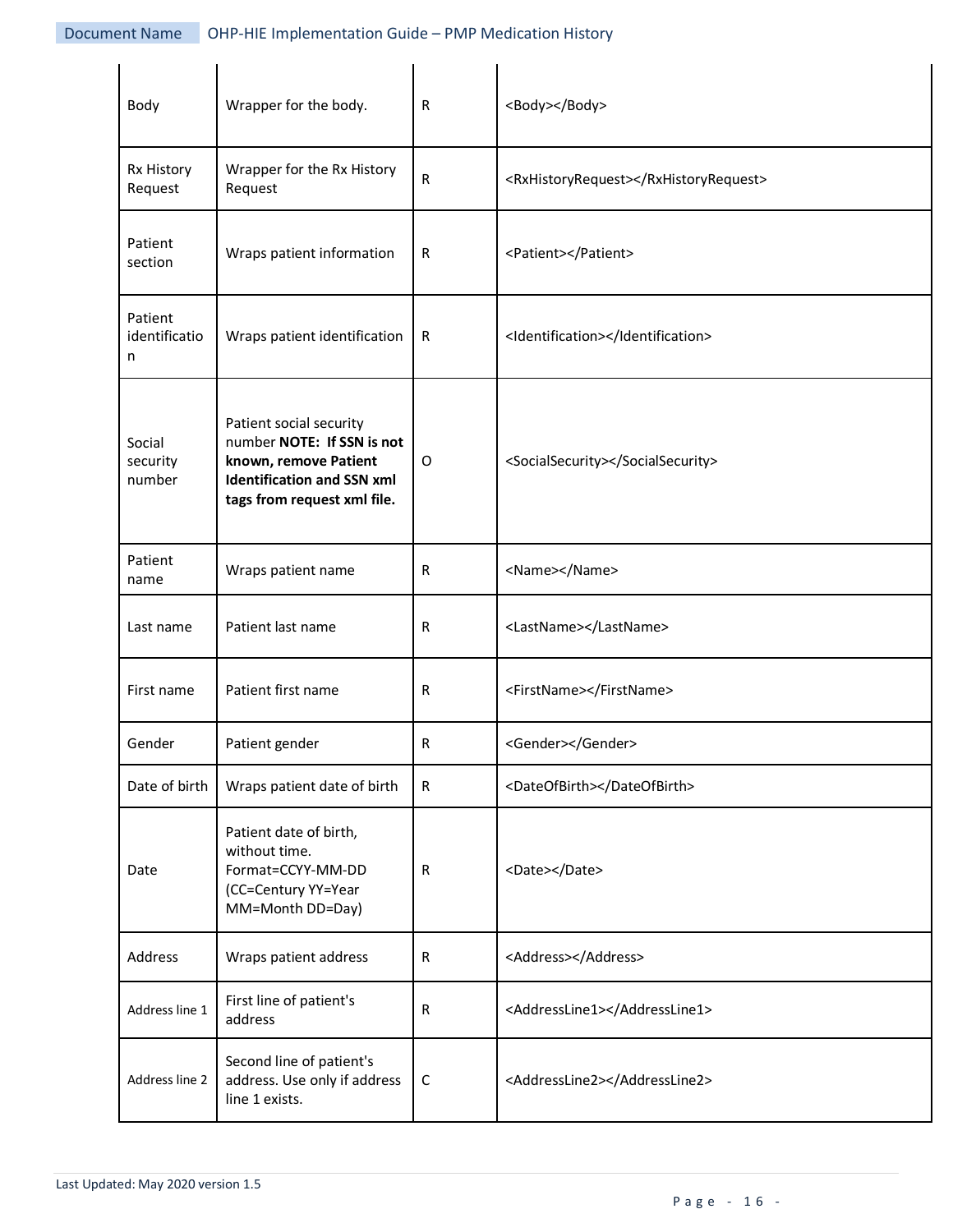| City                            | City of patient address                                                                                                                      | R            | <city></city>                                 |
|---------------------------------|----------------------------------------------------------------------------------------------------------------------------------------------|--------------|-----------------------------------------------|
| State                           | State of patient address                                                                                                                     | R            | <state></state>                               |
| Zip code                        | Zip code of patient address.<br>5 or 9 digits                                                                                                | ${\sf R}$    | <zipcode></zipcode>                           |
| <b>Benefits</b><br>coordination | Wraps consent information                                                                                                                    | ${\sf R}$    | <benefitscoordination></benefitscoordination> |
| Effective<br>Date               | Wraps effective date                                                                                                                         | R            | <effectivedate></effectivedate>               |
| Date                            | Effective date, without<br>time. Format=CCYY-MM-DD<br>(CC=Century YY=Year<br>MM=Month DD=Day)                                                | ${\sf R}$    | <date></date>                                 |
| Expiration<br>Date              | Wraps expiration date                                                                                                                        | ${\sf R}$    | <expirationdate></expirationdate>             |
| Date                            | Expiration date, without<br>time. Format=CCYY-MM-DD<br>(CC=Century YY=Year<br>MM=Month DD=Day)                                               | ${\sf R}$    | <date></date>                                 |
| Consent                         | Y - Patient gave consent for<br>prescriber to receive the<br>medication history from any<br>prescriber.<br>N - Patient consent not<br>given. | $\mathsf{R}$ | <consent></consent>                           |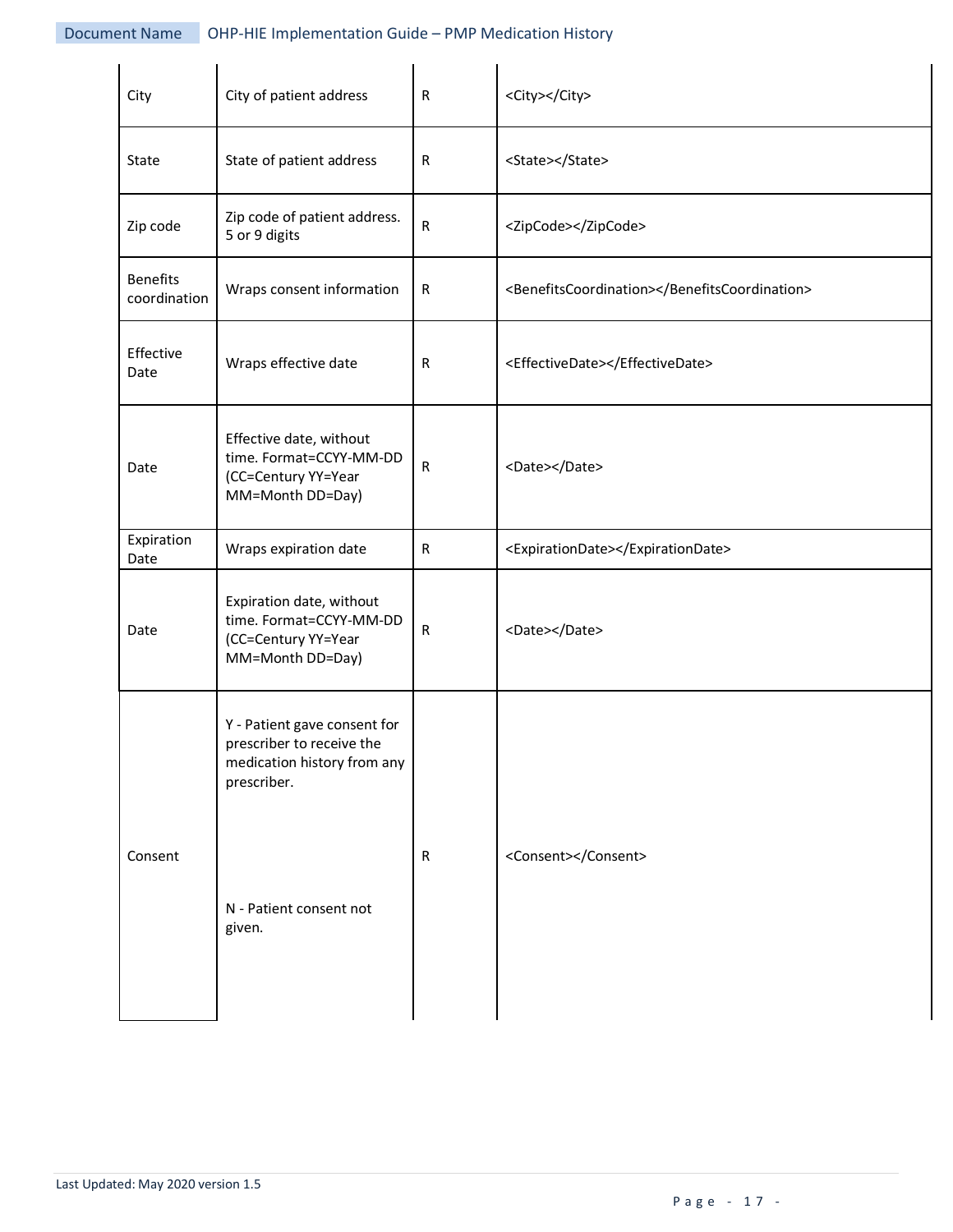|                                                              |                    | P - Patient gave consent for<br>prescriber to only receive<br>the medication history this<br>prescriber prescribed.                                 |           |                                                                                                      |
|--------------------------------------------------------------|--------------------|-----------------------------------------------------------------------------------------------------------------------------------------------------|-----------|------------------------------------------------------------------------------------------------------|
|                                                              |                    | X - Parental/Guardian<br>consent on behalf of a<br>minor for prescriber to<br>receive the medication<br>history from any prescriber.                |           |                                                                                                      |
|                                                              |                    | Z - Parental/Guardian<br>consent on behalf of a<br>minor for prescriber to only<br>receive the medication<br>history this prescriber<br>prescribed. |           |                                                                                                      |
| <b>NCPDP</b><br><b>Response</b><br><b>Transport</b><br>Layer |                    |                                                                                                                                                     |           |                                                                                                      |
|                                                              | XML<br>declaration | Standard XML declaration.                                                                                                                           | ${\sf R}$ | xml version="1.0" encoding="UTF-8"?                                                                  |
|                                                              | Message            | Wrapper for the entire<br>message. Includes XML<br>namespace declarations.                                                                          | ${\sf R}$ | <message <br="" xmlns="http://www.ncpdp.org/schema/SCRIPT">version="010" release="006"&gt;</message> |
|                                                              | Header             | Wrapper for the transport<br>header.                                                                                                                | ${\sf R}$ | <header></header>                                                                                    |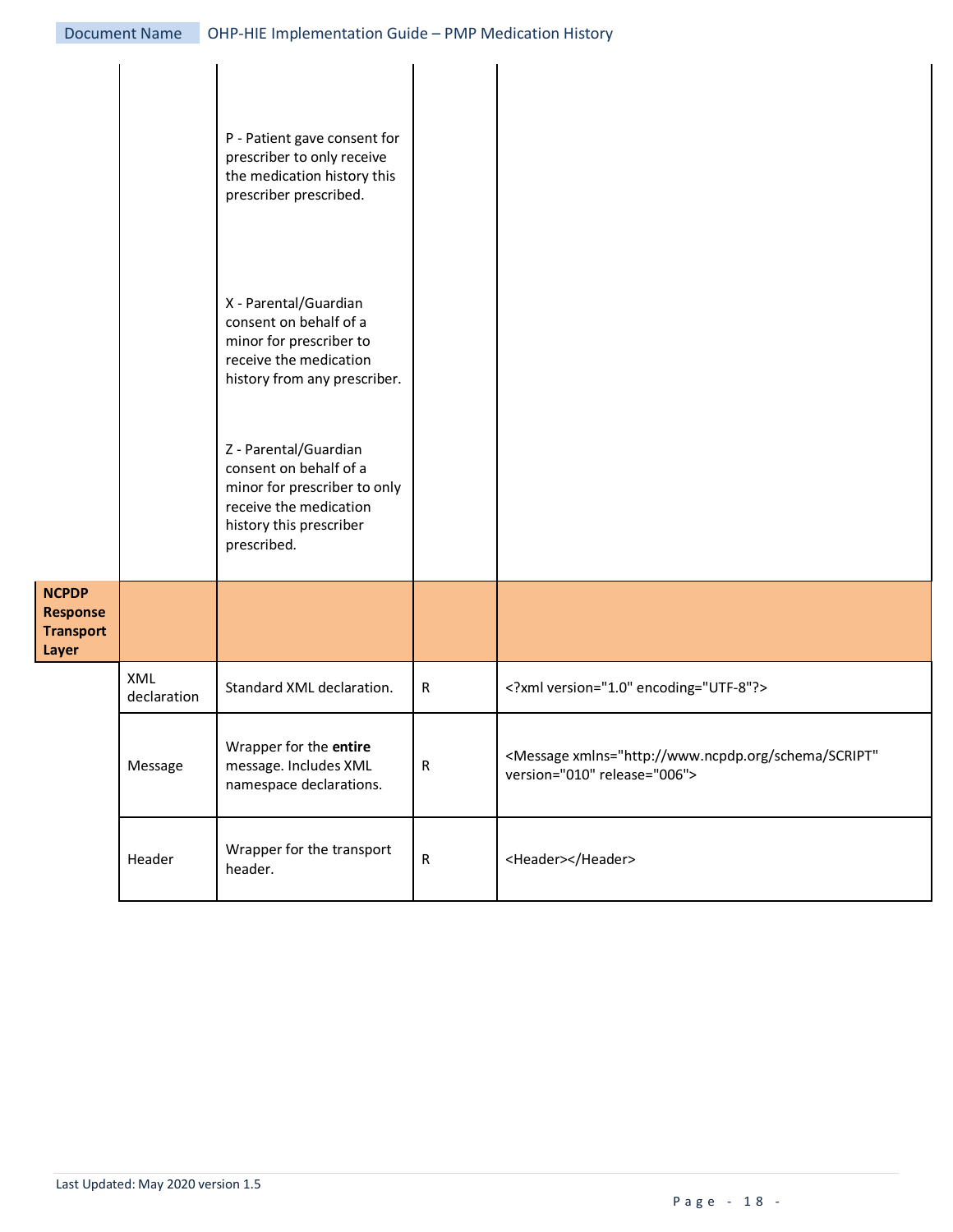|                                                | To                       | Indicates the intended<br>message recipient. Must<br>be: HIE routing ID assigned<br>by OHP for response to be<br>routed back to requesting<br>HIE member organization.<br>(For example: 7uycso03.)<br>Must contain a Qualifier<br>attribute:<br>ZZZ - Mutually defined | ${\sf R}$    | <: To Qualifier="ZZZ">7uycso03            |
|------------------------------------------------|--------------------------|------------------------------------------------------------------------------------------------------------------------------------------------------------------------------------------------------------------------------------------------------------------------|--------------|-------------------------------------------|
|                                                | From                     | Indicates the sender of the<br>message. Must be: WA-<br>OHP. Must contain a<br>Qualifier attribute:<br>ZZZ - Mutually defined                                                                                                                                          | $\mathsf{R}$ | <from qualifier="ZZZ">WA-OHP</from>       |
|                                                | Message ID               | A unique reference<br>identifier for the<br>transmission, generated<br>from the sender of the<br>request and the sender of<br>the response. Echoed back<br>in the response.                                                                                            | $\mathsf R$  | <messageid></messageid>                   |
|                                                | Relates To<br>Message ID | A unique reference<br>identifier for the<br>transmission, generated<br>from the sender of the<br>request and the sender of<br>the response. Echoed back<br>in the response.                                                                                            |              | <relatestomessageid></relatestomessageid> |
|                                                | Sent time                | The time and date of the<br>transmission. In the format<br>CCYY-MM-DDThh:mm:ss.                                                                                                                                                                                        | $\mathsf R$  | <senttime></senttime>                     |
| <b>NCPDP</b><br><b>Response</b><br><b>Body</b> | <b>Script Body</b>       | <b>Wraps body of Response</b>                                                                                                                                                                                                                                          | $\mathsf{R}$ | <body></body>                             |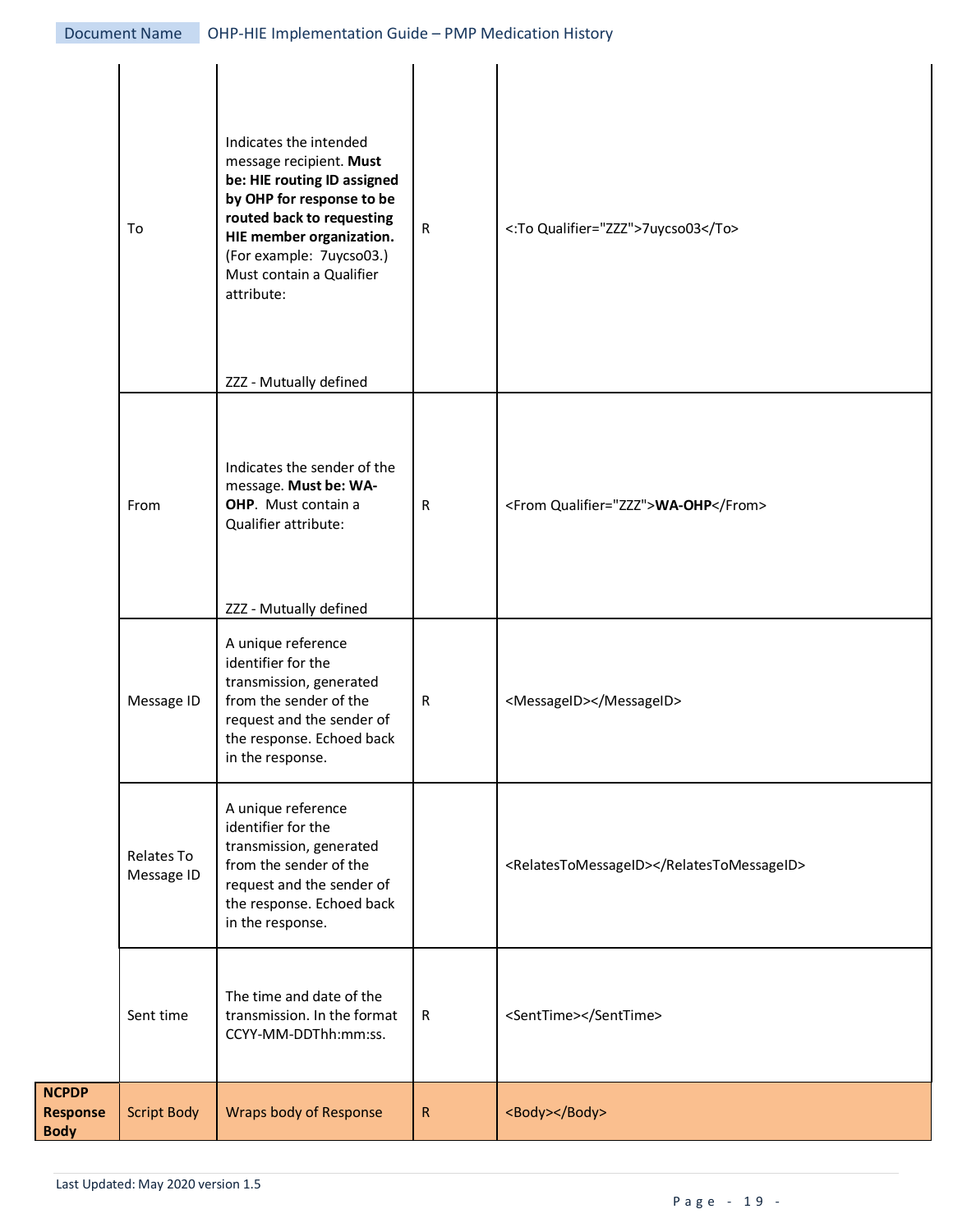| Script Rx<br>History<br>Response | Wraps body of Response<br>Approval/Denied                                                                | R            | <rxhistoryresponse></rxhistoryresponse> |
|----------------------------------|----------------------------------------------------------------------------------------------------------|--------------|-----------------------------------------|
| Response                         | Wraps SCRIPT request<br>status                                                                           | R            | <response></response>                   |
| Approved                         | Indicates approval and<br>wraps reference number.<br>Only occurs if<br>RxHistoryRequest was<br>approved. | C            | <approved></approved>                   |
| Denied                           | Indicates denial and wraps<br>reference number. Only<br>occurs if RxHistoryRequest<br>was denied.        | $\mathsf C$  | <denied></denied>                       |
| Reference<br>number              | Request reference number.<br>Echoed back from the<br>RxHistoryRequest.                                   | $\mathsf{R}$ | <referencenumber></referencenumber>     |
| Patient<br>section               | Wraps patient information                                                                                | R            | <patient></patient>                     |
| Patient<br>name                  | Wraps patient name                                                                                       | R            | <name></name>                           |
| Last name                        | Patient last name                                                                                        | R            | <lastname></lastname>                   |
| First name                       | Patient first name                                                                                       | ${\sf R}$    | <firstname></firstname>                 |
| Gender                           | Patient gender                                                                                           | ${\sf R}$    | <gender></gender>                       |
| Date of birth                    | Wraps patient date of birth                                                                              | R            | <dateofbirth></dateofbirth>             |
| Date                             | Patient date of birth,<br>without time.<br>Format=CCYY-MM-DD<br>(CC=Century YY=Year<br>MM=Month DD=Day)  | R            | <date></date>                           |
| Address                          | Wraps patient address                                                                                    | R            | <address></address>                     |
| Address line<br>$\mathbf{1}$     | First line of patient's<br>address                                                                       | R            | <addressline1></addressline1>           |
| Address line<br>2                | Second line of patient's<br>address. Use only if address<br>C<br>line 1 exists.                          |              | <addressline2></addressline2>           |
| City                             | City of patient address                                                                                  | R            | <city></city>                           |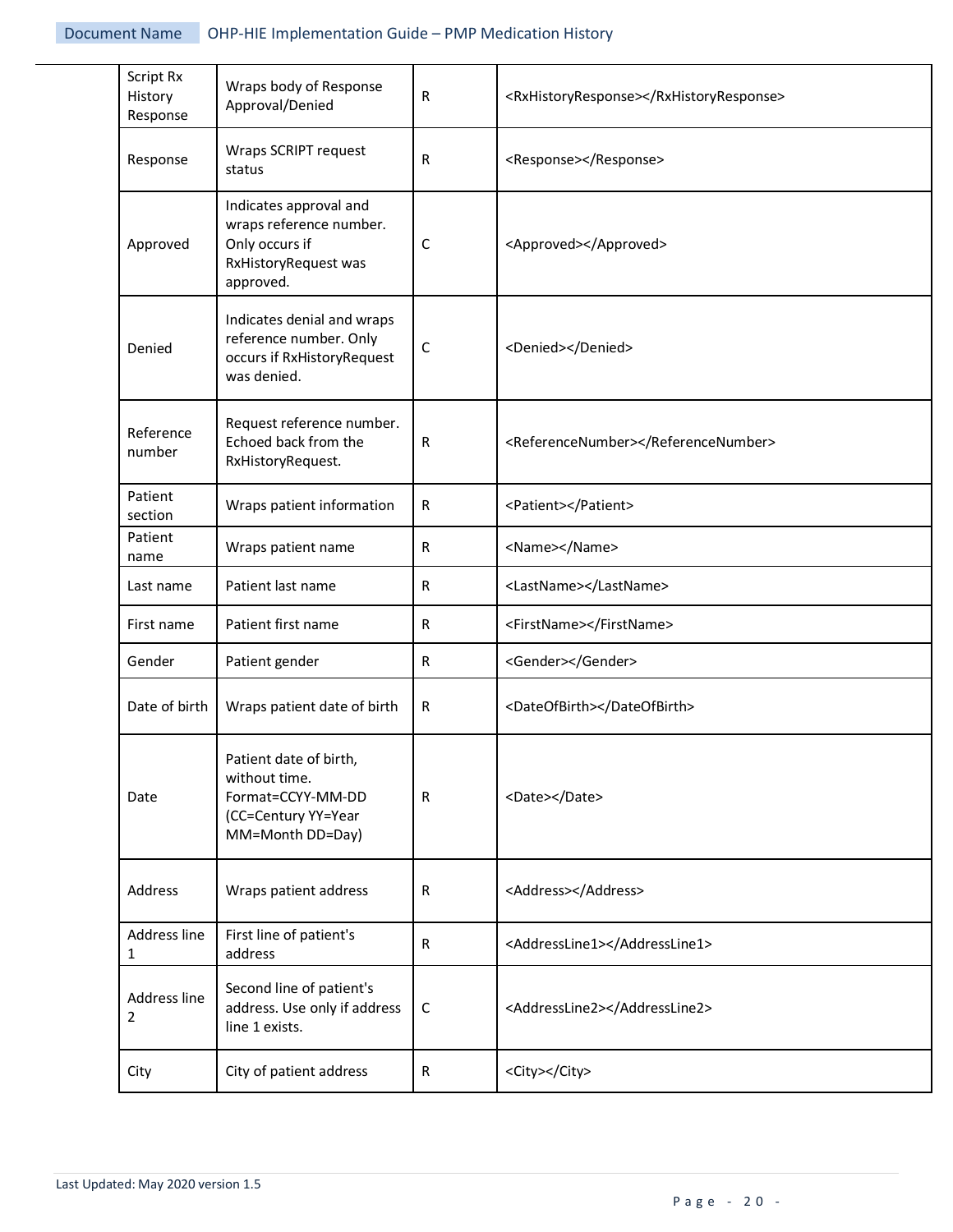| State                                | State of patient address                                                                                                                            | $\mathsf R$  | <state></state>                               |
|--------------------------------------|-----------------------------------------------------------------------------------------------------------------------------------------------------|--------------|-----------------------------------------------|
| Zip Code                             | Zip Code of patient address                                                                                                                         | ${\sf R}$    | <zipcode></zipcode>                           |
| <b>Benefits</b><br>coordination      | Wraps consent information                                                                                                                           | ${\sf R}$    | <benefitscoordination></benefitscoordination> |
|                                      | Y - Patient gave consent for<br>prescriber to receive the<br>medication history from any<br>prescriber.                                             |              |                                               |
|                                      | N - Patient consent not<br>given.                                                                                                                   |              |                                               |
| Consent                              | P - Patient gave consent for<br>prescriber to only receive<br>the medication history this<br>prescriber prescribed.                                 | ${\sf R}$    | <consent></consent>                           |
|                                      | X - Parental/Guardian<br>consent on behalf of a<br>minor for prescriber to<br>receive the medication<br>history from any prescriber.                |              |                                               |
|                                      | Z - Parental/Guardian<br>consent on behalf of a<br>minor for prescriber to only<br>receive the medication<br>history this prescriber<br>prescribed. |              |                                               |
| Medication<br>dispensed <sup>1</sup> | Wraps the information for<br>one medication dispensed.<br>May occur up to 300 times.                                                                | $\mathsf{C}$ | <medicationdispensed></medicationdispensed>   |
| Drug<br>description                  | Description of the drug<br>$\mathsf C$                                                                                                              |              | <drugdescription></drugdescription>           |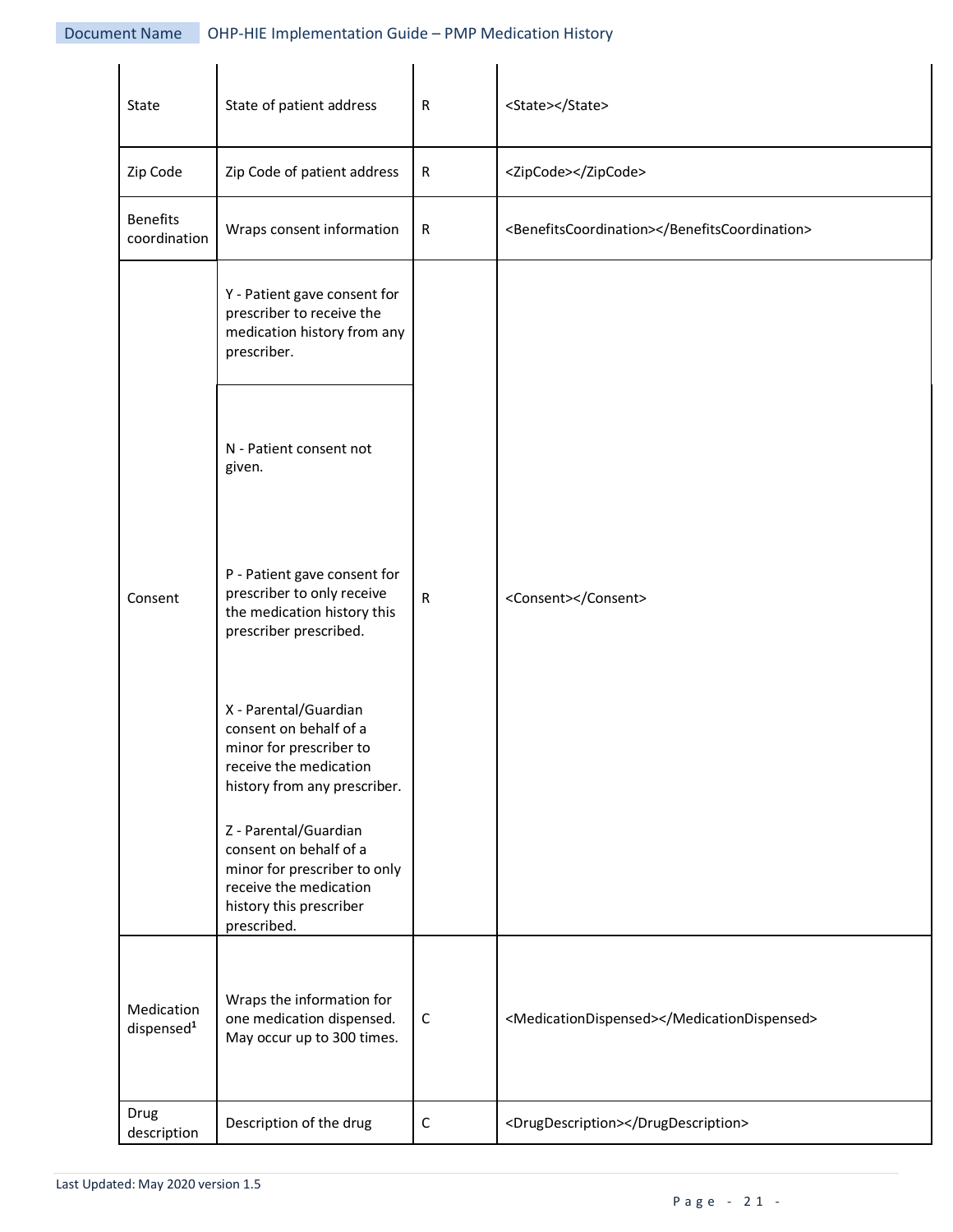| Drug coding             | Wraps drug coding<br>$\mathsf C$<br>information                                                                                                                                                                                                                                                                     |             | <drugcoded></drugcoded>                       |
|-------------------------|---------------------------------------------------------------------------------------------------------------------------------------------------------------------------------------------------------------------------------------------------------------------------------------------------------------------|-------------|-----------------------------------------------|
| Product<br>code         | Wraps drug coding<br>information                                                                                                                                                                                                                                                                                    | $\mathsf C$ | <productcode></productcode>                   |
| Drug code               | Drug code; type of code is<br>qualified by the drug code<br>qualifier. Typically an NDC<br>code.                                                                                                                                                                                                                    | $\mathsf C$ | <productcodequalifier></productcodequalifier> |
| Drug<br>quantity        | Wraps drug quantity<br>information                                                                                                                                                                                                                                                                                  | $\mathsf C$ | <quantity></quantity>                         |
| Quantity<br>value       | The numeric quantity of<br>drug prescribed.                                                                                                                                                                                                                                                                         | $\mathsf C$ | <value></value>                               |
| Quantity<br>qualifier   | 38 - Original Quantity<br>40 - Remaining Quantity<br>87 - Quantity Received<br>-QS - Quantity sufficient as<br>determined by the<br>dispensing pharmacy.<br>Quantity to be based on<br>established dispensing<br>protocols between the<br>prescriber and<br>pharmacy/pharmacist.<br>CF - Compound Final<br>Quantity | $\mathsf C$ | <codelistqualifier></codelistqualifier>       |
| Unit Source<br>Code     | Unit of measure code for<br>the given quantity value.                                                                                                                                                                                                                                                               | $\mathsf C$ | <unitsourcecode></unitsourcecode>             |
| Unit<br>Potency<br>Code | Unit Potency Code<br>C                                                                                                                                                                                                                                                                                              |             | <potencyunitcode></potencyunitcode>           |
| Days supply             | Days supply                                                                                                                                                                                                                                                                                                         | $\mathsf C$ | <dayssupply></dayssupply>                     |
| Substitution<br>S       | Substitutions<br>$\mathsf C$                                                                                                                                                                                                                                                                                        |             | <substitutions></substitutions>               |
| Written<br>date         | This wraps the date written<br><writtendate></writtendate><br>C                                                                                                                                                                                                                                                     |             |                                               |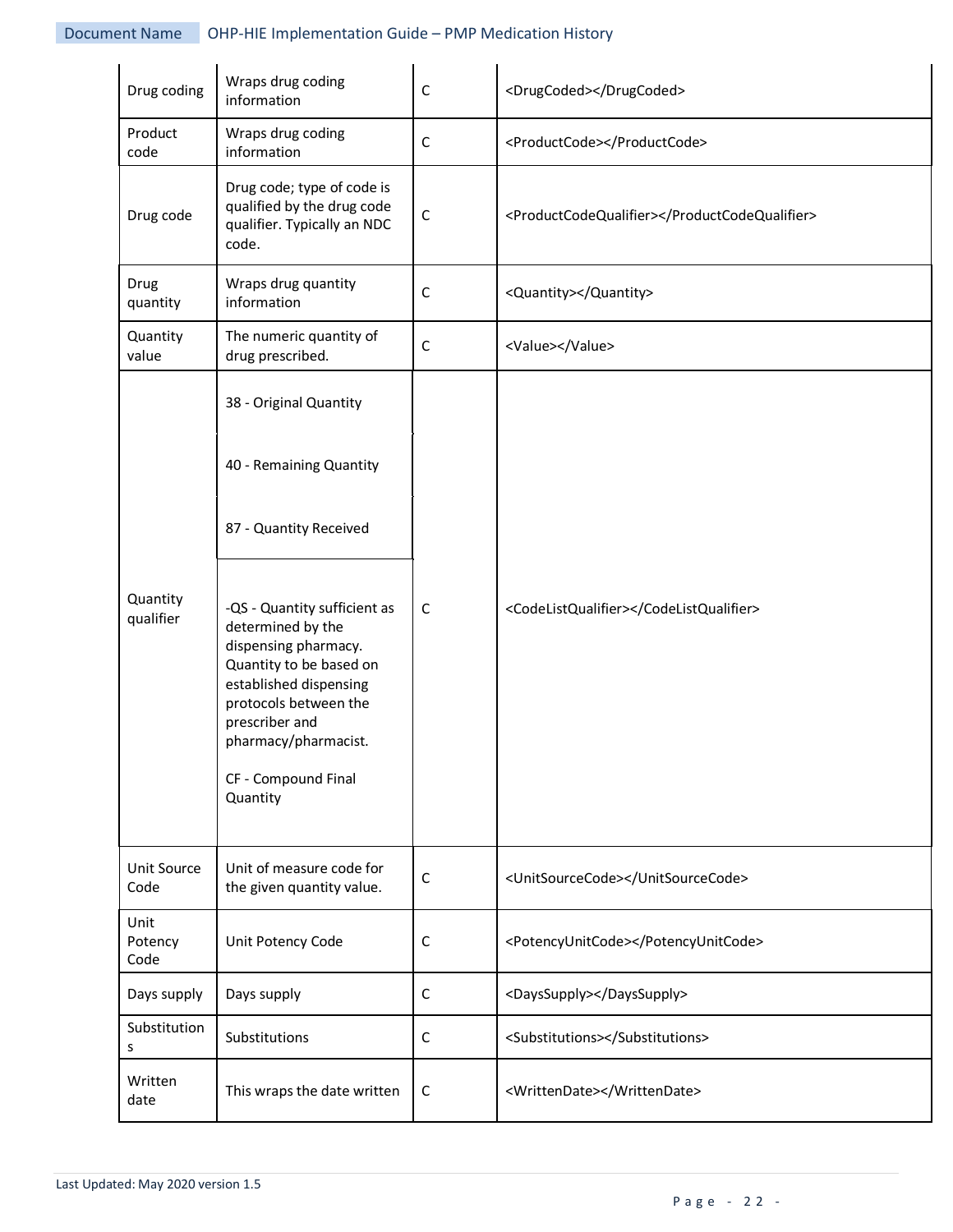| Date                                   | Written date of prescription<br>without the time.<br>Format=YYYY MM DD        | C           | <date></date>                                  |
|----------------------------------------|-------------------------------------------------------------------------------|-------------|------------------------------------------------|
| Last fill date                         | This wraps the last fill date                                                 | $\mathsf C$ | <lastfilldate></lastfilldate>                  |
| Date                                   | Last fill date of the<br>prescription without the<br>time. Format= YYYY MM DD | $\mathsf C$ | <date></date>                                  |
| Pharmacy <sup>2</sup>                  | This wraps pharmacy<br>information                                            | $\mathsf C$ | <pharmacy></pharmacy>                          |
| Identificatio<br>n                     | This wraps pharmacy<br>identifying information                                | С           | <identification></identification>              |
| Identificatio                          | Pharmacy identifying                                                          |             | <ncpdpid></ncpdpid>                            |
| n data                                 | information including<br>NCPDP ID, DEA number                                 | С           | <deanumber></deanumber>                        |
|                                        |                                                                               |             | <mutuallydefined></mutuallydefined>            |
| Pharmacy<br>Name                       | Pharmacy name                                                                 | C           | <storename></storename>                        |
|                                        | Address information                                                           |             | <addressline1></addressline1>                  |
|                                        |                                                                               | С           | <addressline2></addressline2>                  |
| Pharmacy<br>Address                    |                                                                               |             | <city></city>                                  |
|                                        |                                                                               |             | <state></state>                                |
| Communicat                             |                                                                               |             | <zipcode></zipcode>                            |
| ion<br><b>Numbers</b>                  | This wraps Communication<br>$\mathsf C$<br>Numbers                            |             | <communicationnumbers></communicationnumbers>  |
| Communicat<br>ion                      | This wraps communication<br>data                                              | $\mathsf C$ | <communication></communication>                |
| Number                                 | Number                                                                        | $\mathsf C$ | <number></number>                              |
| Qualifier                              | Qualifier                                                                     | $\mathsf C$ | <qualifier></qualifier>                        |
| Prescriber<br>information <sup>3</sup> | This wraps Prescriber<br>information                                          | $\mathsf C$ | <prescriber></prescriber>                      |
| Identificatio<br>n                     | This wraps prescriber<br>identification information                           | С           | <identification></identification>              |
| Identifiers                            | Prescriber identifiers                                                        | С           | <deanumber></deanumber><br><ncpdpid></ncpdpid> |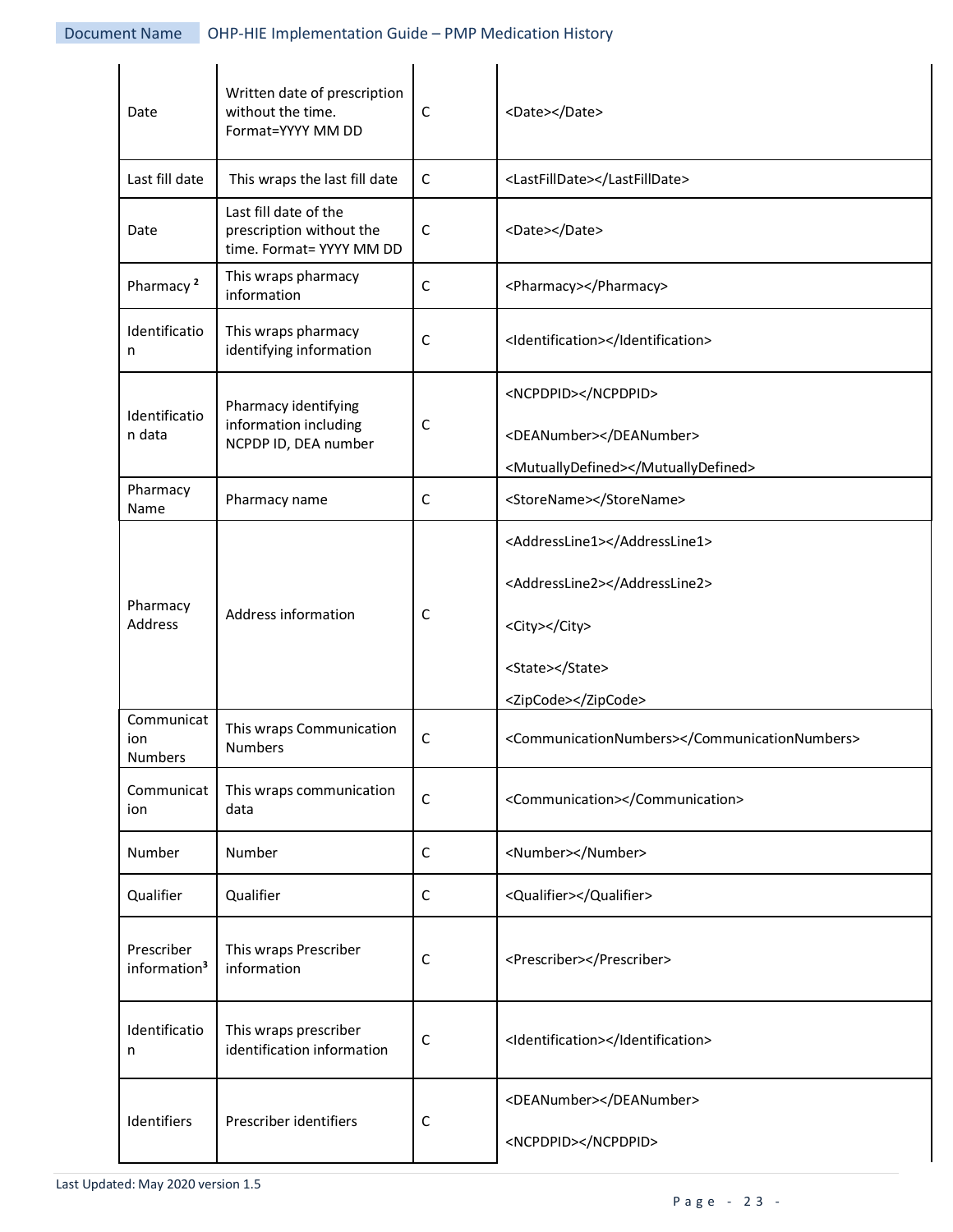|                           |                                              |              | <mutuallydefined></mutuallydefined>                                                                                       |
|---------------------------|----------------------------------------------|--------------|---------------------------------------------------------------------------------------------------------------------------|
| Prescriber<br>Name        | This wraps Prescriber name<br>information    | $\mathsf{C}$ | <name></name>                                                                                                             |
| Prescriber<br>Name fields | Last and first names                         | $\mathsf{C}$ | <lastname></lastname><br><firstname></firstname>                                                                          |
| Prescriber<br>Address     | This wraps prescriber<br>address information | $\mathsf{C}$ | <address></address>                                                                                                       |
| Address<br>fields         | Address information                          | C            | <addressline1></addressline1><br><addressline2></addressline2><br><city></city><br><state></state><br><zipcode></zipcode> |
| History<br>Source         | <b>History Source Wrapper</b>                | $\mathsf{C}$ | <historysource></historysource>                                                                                           |
| Source <sup>4</sup>       | Source wrapper                               | $\mathsf C$  | <source/>                                                                                                                 |
| Source<br>qualifier       | Source qualifier                             | $\mathsf C$  | <sourcequalifier></sourcequalifier>                                                                                       |
| Source<br>Reference       | Script reference wrapper                     | $\mathsf C$  | <reference></reference>                                                                                                   |
| Reference<br>Information  | Reference information<br>fields              | $\mathsf{C}$ | <idvalue></idvalue><br><idqualifier></idqualifier>                                                                        |
| Source<br>Reference       | Source Reference data                        | $\mathsf C$  | <sourcereference></sourcereference>                                                                                       |
| Fill number               | Fill number information                      | $\mathsf C$  | <fillnumber></fillnumber>                                                                                                 |

# **XML Transaction Structure NCPDP SCRIPT 2017071**

The requestor will supply the populated NCPDP Script 2017071 medication history query. The response will be formatted to reflect the NCPDP SCRIPT 2017071 medication response format.

|                                                             | Data element       | <b>Description/Business</b><br><b>Logic</b> | $Req = R$<br>$Opt = 0$<br>$Cond = C$ | <b>XML</b> element |
|-------------------------------------------------------------|--------------------|---------------------------------------------|--------------------------------------|--------------------|
| <b>NCPDP</b><br><b>Request</b><br><b>Transport</b><br>Layer |                    |                                             |                                      |                    |
|                                                             | XML<br>declaration | Standard XML<br>declaration.                | R                                    | xml version="1.0"? |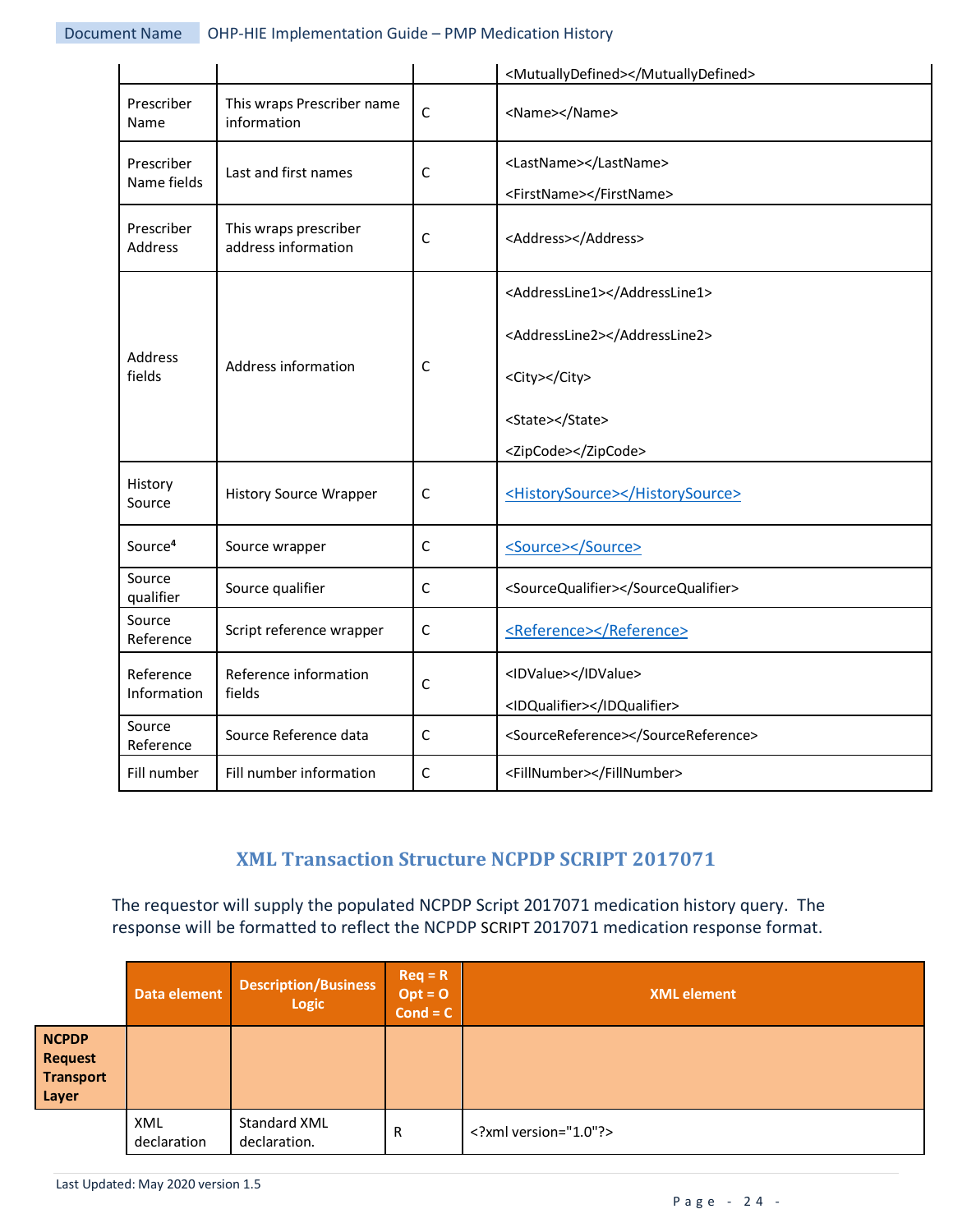| Message | Wrapper for the<br>entire message.<br><b>Includes XML</b><br>namespace<br>declarations.                                                                                                                                                                                    | ${\sf R}$    | <message <br="" eclversion="20170715" structuresversion="20170715">DatatypesVersion="20170715"<br/>TransactionDomain="SCRIPT"<br/>TransactionVersion="20170715"<br/>TransportVersion="20170715"<br/>xmlns:xsi="http://www.w3.org/2001/XMLSchema-instance"&gt;</message> |
|---------|----------------------------------------------------------------------------------------------------------------------------------------------------------------------------------------------------------------------------------------------------------------------------|--------------|-------------------------------------------------------------------------------------------------------------------------------------------------------------------------------------------------------------------------------------------------------------------------|
| Header  | Wrapper for the<br>header.                                                                                                                                                                                                                                                 | $\mathsf{R}$ | <header></header>                                                                                                                                                                                                                                                       |
| To      | Indicates the<br>intended message<br>recipient. Must be:<br><b>WA-OHP Must</b><br>contain a Qualifier<br>attribute:<br>ZZZ - Mutually<br>defined                                                                                                                           | ${\sf R}$    | <to qualifier="ZZZ"> WA-OHP</to>                                                                                                                                                                                                                                        |
| From    | Indicates the sender<br>of the message. Use<br>the HIE routing ID<br>assigned by OHP for<br>response to be<br>routed back to<br>requesting HIE<br>member<br>organization, for<br>example: 7uycso00.<br>Must contain a<br>Qualifier attribute:<br>ZZZ - Mutually<br>defined | ${\sf R}$    | <from qualifier="ZZZ">7uycso00</from>                                                                                                                                                                                                                                   |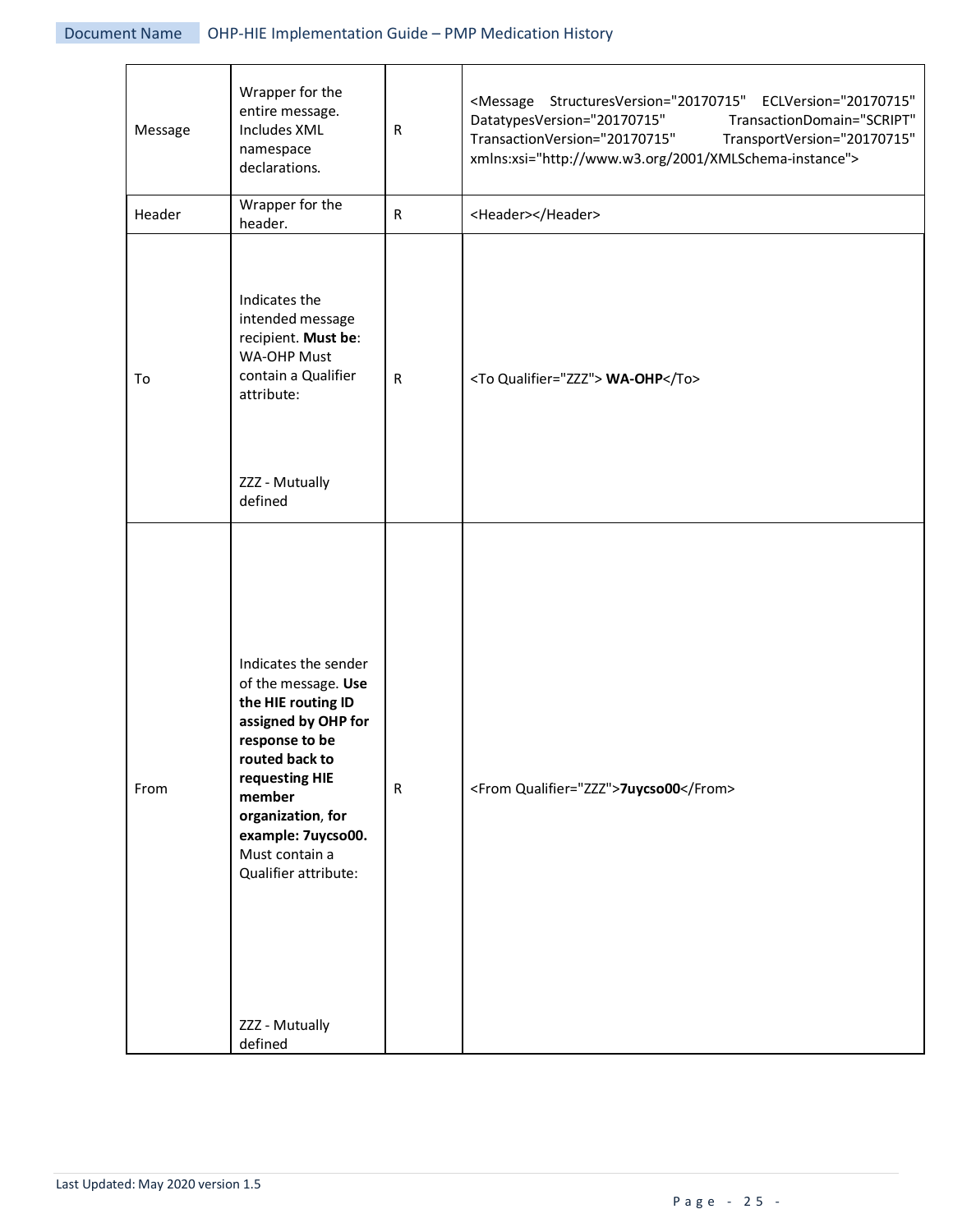| Message ID                 | A unique reference<br>identifier for the<br>transmission,<br>generated from the<br>sender of the request<br>and the sender of the<br>response. Echoed<br>back in the response.            | ${\sf R}$    | <messageid> abcd1234xyz789</messageid>                      |
|----------------------------|-------------------------------------------------------------------------------------------------------------------------------------------------------------------------------------------|--------------|-------------------------------------------------------------|
| Sent time                  | The time and date of<br>the transmission. In<br>the format CCYY-<br>MM-DDThh:mm:ssZ.                                                                                                      | ${\sf R}$    | <senttime>2019-11-14T12:15:37Z</senttime>                   |
| Security                   | Wrapper for security<br>information. Not<br>used by OHP.                                                                                                                                  | $\mathsf{R}$ | <security></security>                                       |
| Username<br>Token          | Wrapper for User<br>Name                                                                                                                                                                  | O            | <usernametoken></usernametoken>                             |
| Username                   | User name. Not used<br>by OHP.                                                                                                                                                            | O            | <username></username>                                       |
| Sender                     | Wrapper for<br>authorized sender.                                                                                                                                                         | $\mathsf{R}$ | <sender></sender>                                           |
| Tertiary<br>identification | Used to identify PMP<br>authorized licensed<br>practitioner. Must be<br>a valid WA State<br>DOH license number,<br>and preregistered in<br>the WA State PMP<br>program e.g.<br>PH00012345 | $\mathsf R$  | <tertiaryidentification>PH00012345</tertiaryidentification> |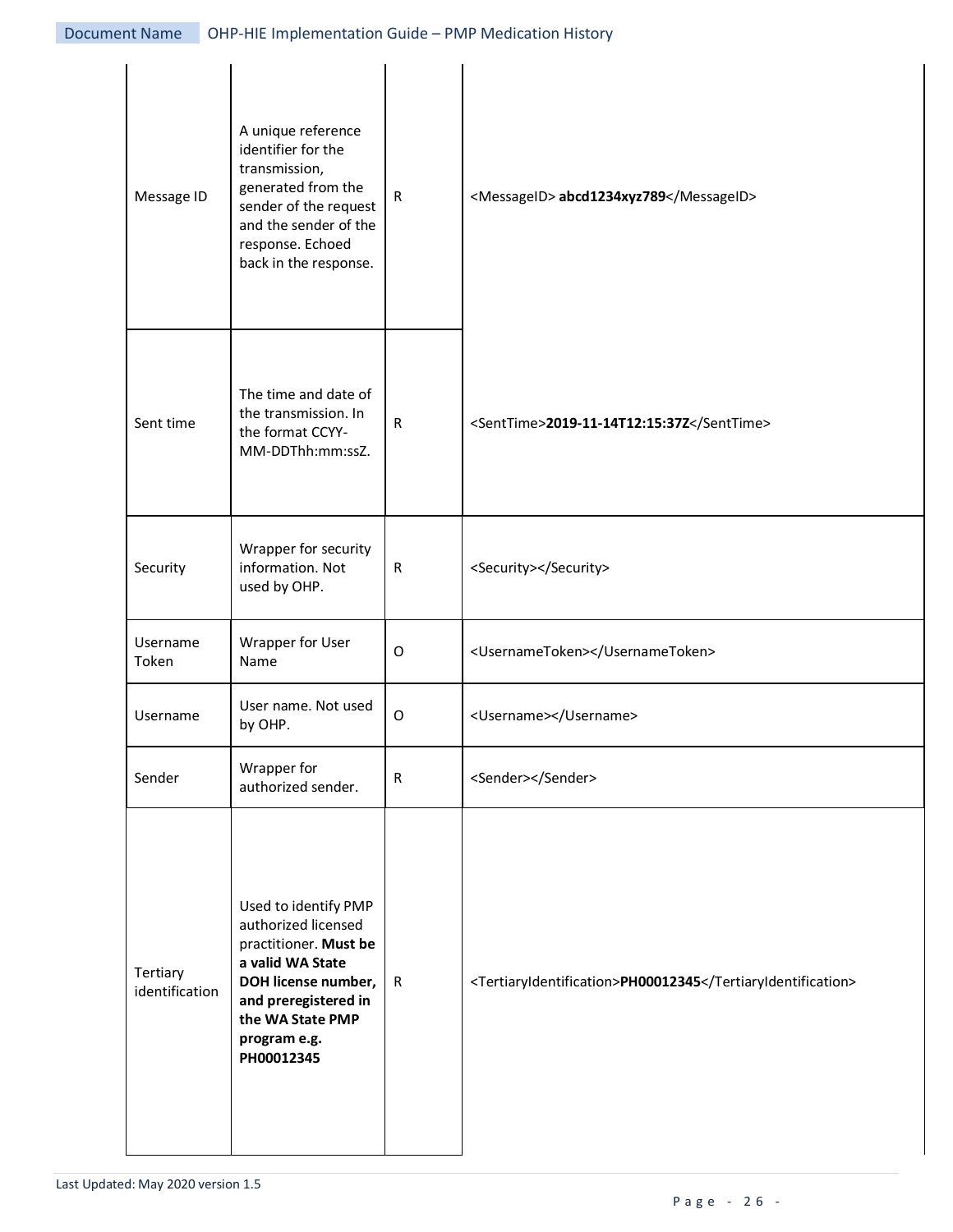|                                               | Receiver                                 | Wrapper for receiver<br>of response message                   | ${\sf R}$   | <receiver></receiver>                                             |
|-----------------------------------------------|------------------------------------------|---------------------------------------------------------------|-------------|-------------------------------------------------------------------|
|                                               | Tertiary<br>identification               | Used to identify<br>where to send the<br>response transaction | ${\sf R}$   | <tertiaryidentification>WA-OHP</tertiaryidentification>           |
|                                               | Sender<br>Software                       |                                                               | R           | <sendersoftware></sendersoftware>                                 |
|                                               | Sender<br>Software<br>Developer          |                                                               | R           | <sendersoftwaredeveloper>N/A</sendersoftwaredeveloper>            |
| <b>NCPDP</b><br><b>Request</b><br><b>Body</b> | Sender<br>Software<br>product            |                                                               | R           | <sendersoftwareproduct>N/A</sendersoftwareproduct>                |
|                                               | Sender<br>Software<br>Version<br>Release |                                                               | $\circ$     | <sendersoftwareversionrelease>N/Ae</sendersoftwareversionrelease> |
|                                               | Body                                     | Wrapper for the<br>body.                                      | R           | <body></body>                                                     |
|                                               | Rx History<br>Request                    | Wrapper for the Rx<br><b>History Request</b>                  | R           | <rxhistoryrequest></rxhistoryrequest>                             |
|                                               | Patient<br>section                       | Wraps patient<br>information                                  | $\mathsf R$ | <patient></patient>                                               |
|                                               | HumanPatien<br>t<br>NonHumanPa<br>tient  |                                                               | $\mathsf C$ | <humanpatient></humanpatient>                                     |
|                                               | Patient<br>identification                | Wraps patient<br>identification                               | ${\sf R}$   | <identification></identification>                                 |
|                                               | Patient<br>Account<br>Number             |                                                               | $\mathsf O$ | <patientaccountnumber></patientaccountnumber>                     |
|                                               | Patient name                             | Wraps patient name                                            | R           | <name></name>                                                     |